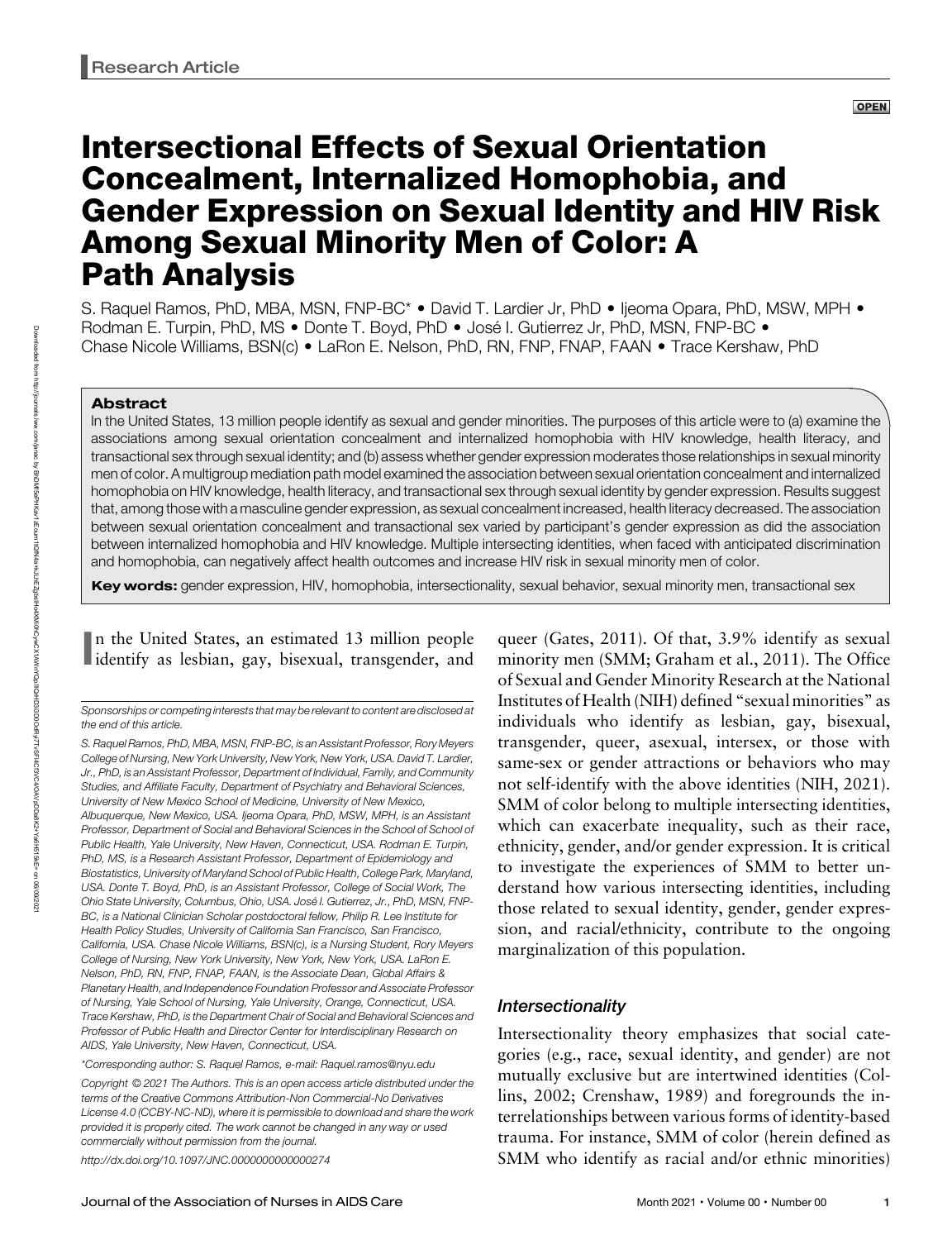experience various issues due to discrimination and racism as a result of their multiple identities. In the United States, men have many presumed privileges. However, such privileges diminish when male gender is intersected with race, ethnicity, low socioeconomic status, and sexual orientation (Bowleg, 2013; Feagin & O'Brien, 2003). Abrams et al. (2020) described intersectionality as an individual's connection to power that is aligned with their self-identity. In a cisgender, heteronormative society, multiple intersecting identities can negatively affect health outcomes and increase HIV risk in SMM of color. For instance, recent data report that 69% of all new HIV diagnoses occurred among SMM (Centers for Disease Control and Prevention [CDC], 2020). HIV affects the Black community at a rate disproportionately higher than any other racial group. In 2018, new HIV diagnoses were highest in Black men (42%) and Latinx men (27%). In contrast, White men accounted for 25% of new HIV diagnoses, and Asian men accounted for 2% (CDC, 2020). Based on this trend, approximately 50% of Black SMM have a risk of contracting HIV in their lifetime (Hess et al., 2017). Assumptions or stereotyping about sexual behavior or HIV risk in ethnic/racial SMM can lead to denial or concealment of sexual orientation.

## Sexual Orientation Concealment

Not only can membership to multiple intersecting identities negatively affect health, but disclosing these different identities can be consequential for some SMM. For example, according to a study by Hamel et al. (2014), 30% of SMM are not comfortable discussing their sexual behaviors with health care professionals, and almost 50% have never disclosed their sexual orientation to their provider (Hamel et al., 2014). Approximately 20% of gay and bisexual men reported experiencing poor treatment from a medical professional (Hamel et al., 2014). The lack of provider trust and access to affordable screening and treatment exponentially increases the degree of HIV risk in the sexual networks of SMM. Lack of culturally and medically competent providers on issues relating to lesbian, gay, bisexual, transgender, queer, asexual, intersex, and others  $(LGBTQ+)$  health (Institute of Medicine, 2011; Nowaskie & Sowinski, 2019) and individual-/community-level factors, such as heteronormative assumptions stemming from group-based, cisgender, heterosocial hierarchies (Parrott, 2009; Ray & Parkhill, 2021), have resulted in mistrust and misinformation about health risks (Jaiswal et al., 2020; Ramos et al., 2019) and have perpetuated racism and discrimination among minoritized groups (Arscott et al., 2020; Quinn et al., 2019), leading to experiences of internalized homophobia.

## Internalized Homophobia and Transactional Sex

The literature has documented how internalized homophobia has been consequence for many SMM of color stemming from the lived experience of having multiple intersecting identities. Anticipated discrimination, lack of trust, concealment of sexual identity, and one's gender expression when compounded with multiple intersecting identities (Hill, 2013) can cause serious harm and further perpetuate HIV risk disparities and how SMM view themselves. Some of these negative maladaptive outcomes are caused by internalized homophobia. Internalized homophobia occurs when an individual who identifies as a sexual minority adopts negative attitudes about their own sexual identity (Meyer & Dean, 1998; Totenhagen et al., 2018). It has been associated with psychological distress, depression, sexual identity distress, and other negative health outcomes (Michael & Soskolne, 2020) and may influence the willingness to engage in safe-sex behaviors (Shernoff, 2006). This risk includes engaging in transactional sex (i.e., sex provided or solicited for money, housing, substances, or other material goods), which is a risk factor for HIV and sexually transmitted infections among SMM (Bond et al., 2019; Rucinski et al., 2020). However, research findings on internalized homophobia in SMM have been inconsistent. Some studies report a positive and direct relationship between internalized homophobia and an increase in sexual risk behaviors (Johnson et al., 2008; Rendina et al., 2017). Other research has found no significant association (Michael & Soskolne, 2020) or only an indirect link between internalized homophobia and sexual risk behaviors (Nelson et al., 2017; Whitfield, 2016). The conflicting findings might be explained by sampling issues and different measures for internalized homophobia or sexual risk behaviors (Szymanski et al., 2008).

## Sexual Identity and Gender Expression

Sexual minorities have alarming rates of depression, anxiety, and suicidality when compared with their heterosexual counterparts (King et al., 2008). An individual's sexual identity may cause distress that stems from societal norms that center heterosexual, cisgender ideals about masculinity and inaccurately associate identification as a SMM with femininity (Szymanski & Ikizler, 2013). Moreover, there is limited evidence examining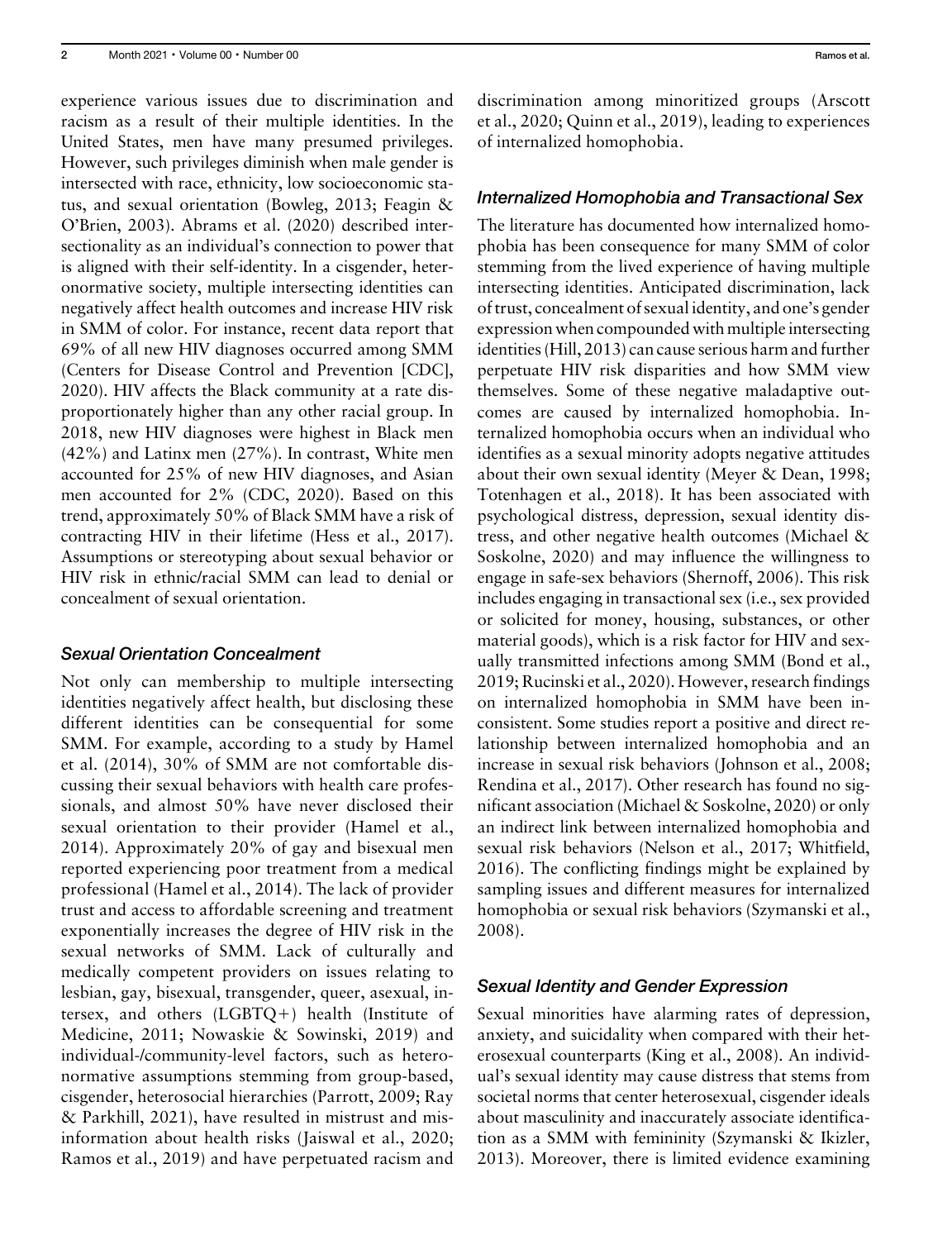the interconnectedness of sexual identity, gender expression, internalized homophobia, sexual behaviors, and overall HIV risk in SMM of color. Sexual identity, when combined with fluidity of gender expressions, can predispose individuals to internalized homophobia, concealment of sexual orientation, and unsafe sex behaviors. Gender expression is characterized by an individual's mannerisms and/or physical appearance that present as masculine, feminine, or as carrying other attributes (Suen et al., 2020) and which are outside heteronormative masculinity and may influence how SMM are perceived and/or treated. Individuals whose physical presentation diverges from traditional perceived societal gender norms are often ostracized and discriminated against, leading to increased feelings of anxiety, depression, and suicidality (Yoshikawa et al., 2004). The interconnected roles of sexual identity, race, ethnicity, and gender expression cannot be understood in a silo. A clear understanding of the interplay between these variables is critical in addressing how to mitigate HIV risk in SMM of color.

This study adds to the literature by examining how intersecting identities, in aggregate, contribute to HIV risk in SMM. The purposes of this study were to (a) examine the associations among internalized homophobia and sexual orientation concealment with HIV knowledge, health literacy, and transactional sex through sexual identity; and (b) assess whether gender expression moderates those relationships in emerging adult SMM of color. Our hypotheses are as follows:

Hypothesis 1: There will be a significant association between internalized homophobia and sexual concealment on HIV knowledge, health literacy, and transactional sex through sexual identity. H1a. Sexual identity will have a significant mediating effect on the association between internalized homophobia and sexual concealment and HIV knowledge, health literacy, and transactional sex.

Hypothesis 2: The association between internalized homophobia and sexual concealment on HIV knowledge, health literacy, and transactional sex through sexual identity will significantly vary based on participant's gender expression (e.g., masculine, feminine, and equally feminine and masculine). H2a. Sexual identity will have a significant mediating effect on the association between internalized homophobia and sexual concealment and HIV knowledge, health literacy, and transactional sex.

## Methods

From 2017 to 2019, a two-step, mixed methods study was conducted with 322 SMM of color without HIV infection aged 18 to 34 years. The purpose of the primary study was to develop and test the feasibility, acceptability, and comprehension of an HIV oral-testing infographic. In the first step, a leadership team comprising HIV experts with public health and patient care backgrounds convened three meetings to develop and design the HIV self-testing infographic. In the second step, participants were recruited throughout the United States using an online, national panel, research recruitment service. Participants represented the 50 US states including Puerto Rico. Once recruited and enrolled, participants completed an online survey, on the primary outcome, to test the feasibility, acceptability, and comprehension of the HIV oral-testing infographic that was administered by the research recruitment service. Details of the primary study, testing the infographic, can be found on [ClinicalTrials.gov](http://ClinicalTrials.gov) Identifier: NCT04061915. Secondary outcomes assessed HIV testing, HIV knowledge, and questions about sexual identity. All participant data were deidentified by the recruitment service before review and data analysis. In this secondary analysis, we assessed a conceptual model of how sexual orientation concealment, gender expression, and internalized homophobia affect HIV-related risk variables (e.g., HIV knowledge, health literacy, and transactional sex) through sexual identity. The study was approved by the institutional review boards at Yale University (#1610018552) and New York University (IRB-FY2018-1573).

# Measures

# Criterion variables.

Sexual orientation concealment. The Sexual Orientation Concealment Scale (Jackson & Mohr, 2016) is a six-item measure assessing lesbian, gay, and bisexual individuals' active concealment of their status as a sexual minority. Sample items included: "In the last 2 weeks, I have concealed my sexual orientation by telling someone that I was straight or denying that I was lesbian, gay, or bisexual." and "In the last 2 weeks, I have concealed my sexual orientation by avoiding contact with other LGB individuals." Responses were recorded using a 5-point Likert scale ranging from  $(1)$  *not at all* to  $(5)$  *all the time.* In the current study, consistent with Jackson and Mohr (2016), responses to the six items were summed to yield a total score on sexual orientation concealment  $(M =$ 10.68,  $SD = 5.43$ ; Cronbach  $\alpha = .86$ ).

## Mediator variable.

Internalized homophobia. The Internalized Homophobia Scale consists of nine items assessing the extent to which lesbian, gay, and bisexual individuals reject their sexual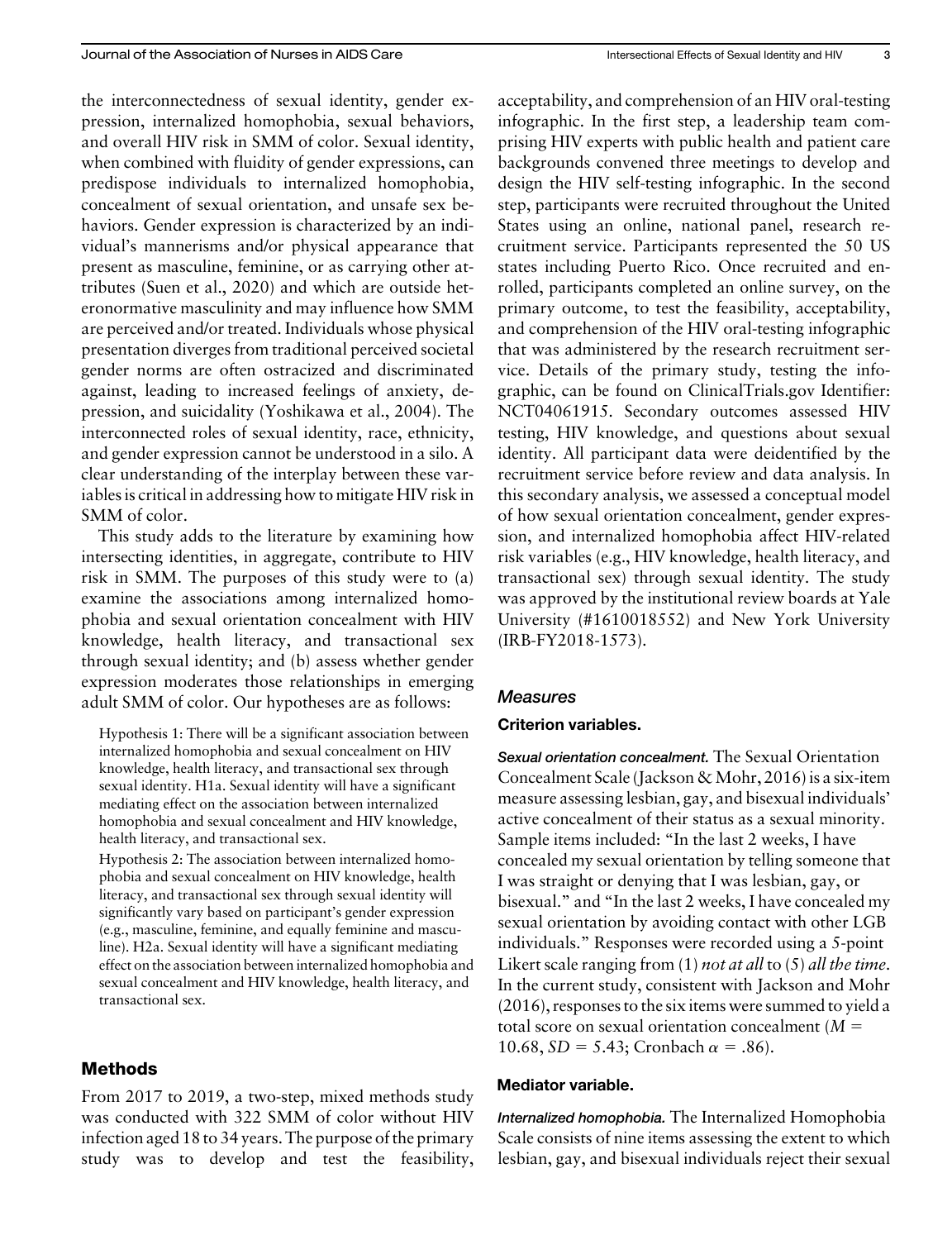orientation; are uneasy about their same-sex desires; and seek to avoid same-sex attractions and sexual feelings (Herek et al., 1998; Martin & Dean, 1987; Wagner, 1998). Sample items include: "I often feel it best to avoid personal or social involvement with other gay/bisexual men." and "I feel alienated from myself because of being gay/bisexual." Responses were recorded using a 5-point Likert scale ranging from (1) *strongly disagree* to (5) strongly agree. For the current study, responses to the nine items were summed to yield a total score on internalized homophobia ( $M = 16.16$ ,  $SD = 7.85$ ; Cronbach  $\alpha = .90$ ).

Sexual identity. The Lesbian, Gay, and Bisexual Identity Scale (Cramer et al., 2017; Mohr & Kendra, 2011) is a 27-item measure examining issues related to assessing sexual minority identity. Responses were recorded using a 6-point Likert scale from (1) disagree strongly to (6) agree strongly. Previous studies have demonstrated good internal consistency, ranging from .76 to .89. For the current study, responses to the 27 items were summed to yield a total score on sexual identity ( $M = 84.50$ ,  $SD =$ 15.37; Cronbach  $\alpha = .77$ ).

#### Multigroup analysis variable.

Gender expression. Gender expression was measured using two items that assess a person's appearance, style, and dress (Wylie et al., 2010). Sample questions included: "A person's appearance, style, or dress may affect the way people think of them. On average, how do you think people would describe your appearance, style, or dress?" The questions also examine mannerisms. Sample questions included: "A person's mannerisms, such as the way they walk or talk, may affect the way people think of them. On average, how do you think people would describe your mannerisms?" Responses were recorded using a 7-point Likert scale ranging from  $(1)$  very feminine to  $(7)$ very masculine. For the current study, a mean response was calculated ( $M = 3.19$ ,  $SD = 1.44$ ; Cronbach  $\alpha =$ .88). For multigroup analyses, items were recoded into three groups  $(1 = \text{feminine}, 2 = \text{equally feminine}$  and *masculine*,  $3 = masculine$ . Recoding followed continuous distribution, with values of  $\leq$ 3 recoded as "feminine," values  $\geq$  5 recoded as "masculine," and those values  $\geq$ 4 and  $\leq$ 5 recoded as "equally feminine and masculine." The recoded variable was highly correlated, or collinear with, the original created variable ( $r = .90, p$ )  $<$  .001). Based on the recoded variable for multigroup analyses, 121 (37.5%) participants identified as masculine, 101 (31.4%) participants identified as equally feminine and masculine, and 100 (31.1%) participants identified as feminine.

#### Outcome variables.

HIV knowledge. The Brief HIV Knowledge Questionnaire (Carey & Schroder, 2002) is an 18-item true or false response measure that distinguishes understanding about HIV transmission, prevention, and consequences. Sample items included: "Coughing and sneezing DO NOT spread HIV." Correct responses were coded as "1," with incorrect responses coded as "0." Previous studies have demonstrated good internal consistency, ranging from 0.75 to 0.89 (Carey & Schroder, 2002). The measure has been identified as suitable for those with low health literacy (Carey & Schroder, 2002). For the current study, responses to the 18 items were summed to yield a total score on HIV knowledge ranging from 0 to 18.00 ( $M = 11.51$ ,  $SD = 4.76$ , Cronbach  $\alpha = .84$ ).

Health literacy. The Short Assessment of Health Literacy-English (Lee et al., 2010) is an 18-item measure that assesses an English speaker's ability to read and understand common medical terms. The test contains a printed common medical term, a keyword (the correct response), and a distractor word. Responses were recorded dichotomously with either *false* (0) or *true* (1). Previous studies have demonstrated good internal consistency, ranging from .80 to .89 (Lee et al., 2010). For the current study, responses to 18 items were summed to yield a total score on health literacy ranging from 0 to 18 ( $M =$  $15.47$ ,  $SD = 3.53$ ). Higher scores indicated greater health literacy (Cronbach  $\alpha = .89$ ).

Transactional sex. Transactional sex was measured using a single-item question asking participants the following: "During the last 3 months, did you have oral or anal sex with a man that gave you money, drugs, other goods (e.g., good, clothing, transportation), or a place to stay for sex?," measured dichotomously (yes = 1, no = 0). Approximately 20% of the sample self-reported exchanging sex for money, drugs, or other goods.

# **Covariates**

Several sociodemographic covariates were tested as statistical controls. Covariates were included in fully specified multivariate models and retained based on performance in the model (Aneshensel, 2012). These covariates included age (in years), race–ethnicity, education completed, employment status, individual income, current health insurance, and HIV test results. Age was measured in years ( $M = 26.35$ ,  $SD = 4.66$ , range = 18–34). Race–ethnicity was coded as a series of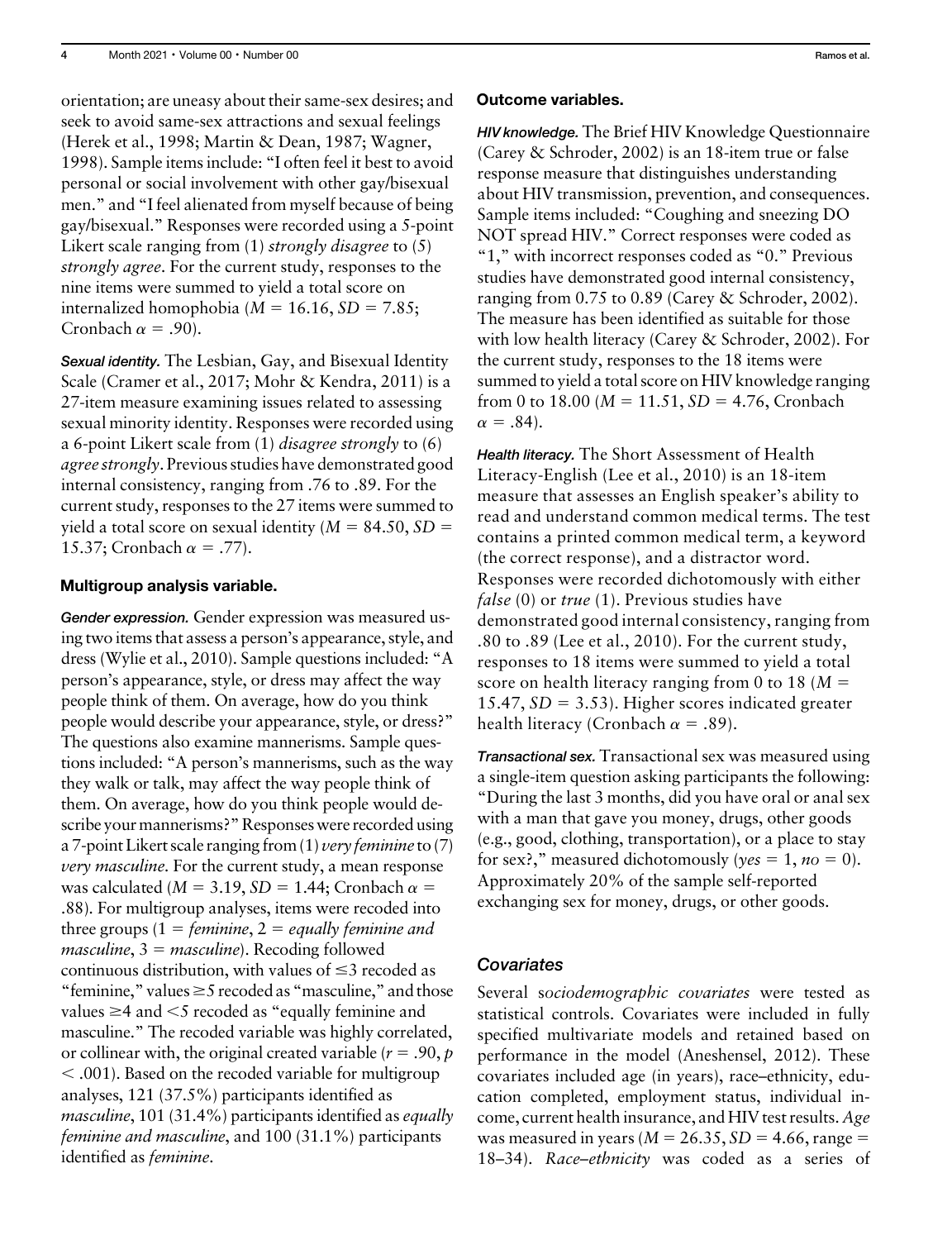dichotomous variables (yes = 1, no = 0) asking participants their race–ethnicity, including Hispanic/Latinx, Black/African American, American Indian, Asian, Middle Eastern, Native Hawaiian, and Pacific Islander. Education was characterized using seven items categorized as less than high school (1), high school graduate/general educational development (2), some college (3), 2-year degree (4), 4-year degree (5), professional degree (e.g., Medical Doctor, Nurse, Juris Doctorate, PhD). Individual income was categorized using six items ranging from less than \$10,000 per year (1) to more than \$100,000 per year (6). Current health insurance was measured using six items that included *uninsured* (1), private health insurance (2), state-sponsored health insurance (3), Medicaid (4), Military health care (e.g., Tricare, VA, CHAMP-VA; 5), and no health insurance (6). HIV test result was categorized using four-item responses: HIV negative (1), HIV positive (2), not a clear test result or indeterminate (3), and have not received my test results (4). Finally, discrimination was examined as a covariate for each racial-ethnic group in the study using four separate measures.

Hispanic/Latinx discrimination was examined using the 3-item Hispanic stress inventory (Cervantes et al., 2016), on a 5-point Likert scale from not at all worried/ tense (1) to extremely worried/tense (5) to reflect a summed total score ( $M = 6.24$ ,  $SD = 5.50$ , Cronbach  $\alpha$ 5 .90). African American/Black discrimination was examined using the 9-item Everyday Discrimination Scale (Williams et al., 1997), on a 6-point Likert scale from never (1) to almost every day (6) to reflect a summed total score ( $M = 36.33$ ,  $SD = 13.97$ , Cronbach  $\alpha = .86$ ). Asian discrimination was examined using the 13-item Asian American Racism-Related Stress Inventory (Miller et al., 2012), on a 5-point Likert scale from "this has never happened to me or someone I know" (1) to "this event happened and I was extremely upset" (5) to reflect a summed total score ( $M = 34.50$ ,  $SD = 11.53$ , Cronbach  $\alpha = .92$ ). Arab discrimination was examined using the 17-item Schedule of Racist Events-Arab American version (Moradi & Hasan, 2004), on a 6 point Likert scale from "never happened" (1) to "almost all of the time [more than 70% of the time]" (6) to reflect a summed total score ( $M = 47.60$ ,  $SD = 27.67$ , Cronbach  $\alpha = .80$ ). All discrimination variables were dichotomized as "0" or "no discrimination" and "1" or "yes, experienced discrimination." These recoded variables were highly correlated with the original ordinal response: (a) Hispanic/Latinx discrimination ( $r = .88$ ); (b) African American/Black discrimination ( $r = .77$ ); (c) Asian discrimination ( $r = .65$ ); and (d) Arab/Middle Eastern discrimination ( $r = .54$ ).

# Data Analysis

Before main analyses, missing data were examined and there were no data missing among main analytic variables and covariates. Next, normality, descriptive statistics, alpha-level reliabilities (Cronbach  $\alpha$ ), and a bivariate correlation matrix were examined. Univariate skew and kurtosis were within normal distribution ranges, and no conspicuous outliers were noted. Multicollinearity was examined, and variables were within the designated parameter ranges for variance inflation factor  $(<10$ ) and tolerance  $(>0.2)$ .

Path analyses were conducted using AMOS Structural Equation Modeling Software v. 27 using maximum likelihood estimations (Arbuckle, 2013). A mediation path model was generated before multigroup analyses to examine the association between internalized homophobia and sexual concealment on HIV knowledge, health literacy, and transactional sex through sexual identity. Mediation was tested using bias-corrected bootstrap confidence intervals (CIs), which provide more accurate intervals (Efron & Tibshirani, 1994; Mallinckrodt et al., 2006). Bias-corrected bootstrap CIs also improve the power of the test of the indirect effect (Shrout & Bolger, 2002). A significant, indirect effect is present when CIs do not include 0 (Hayes, 2009). Insignificant paths were removed during analyses to create the most parsimonious model (Hoyle, 2012; Schermelleh-Engel et al., 2003; Werner  $\&$ Schermelleh-Engel, 2010).

Following these analyses, a multigroup mediation model was generated to specifically examine the association between internalized homophobia and sexual concealment on HIV knowledge, health literacy, and transactional sex through sexual identity by gender expression (e.g., masculine, feminine, and equally feminine and masculine). Mediation was again tested using biascorrected bootstrap CIs, with an indirect effect present when CIs do not include 0 (Hayes, 2009).

Multigroup analyses were conducted using an unconstrained–constrained approach to assess statistically significant differences between participants' gender expression identities. First, an unconstrained model was generated, which allowed parameters to vary freely. This analysis was followed by a fully constrained model, where parameters were constrained to be equivalent across groups (i.e., gender expression identities; Hoyle, 2012). The unconstrained and constrained models were then compared using chi-square difference  $(\chi^2$ diff) testing to examine the presence of moderation in the overall models, with a significant  $\chi^2$  diff indicating moderation at the model level (Gaskin, 2012). Next, path-specific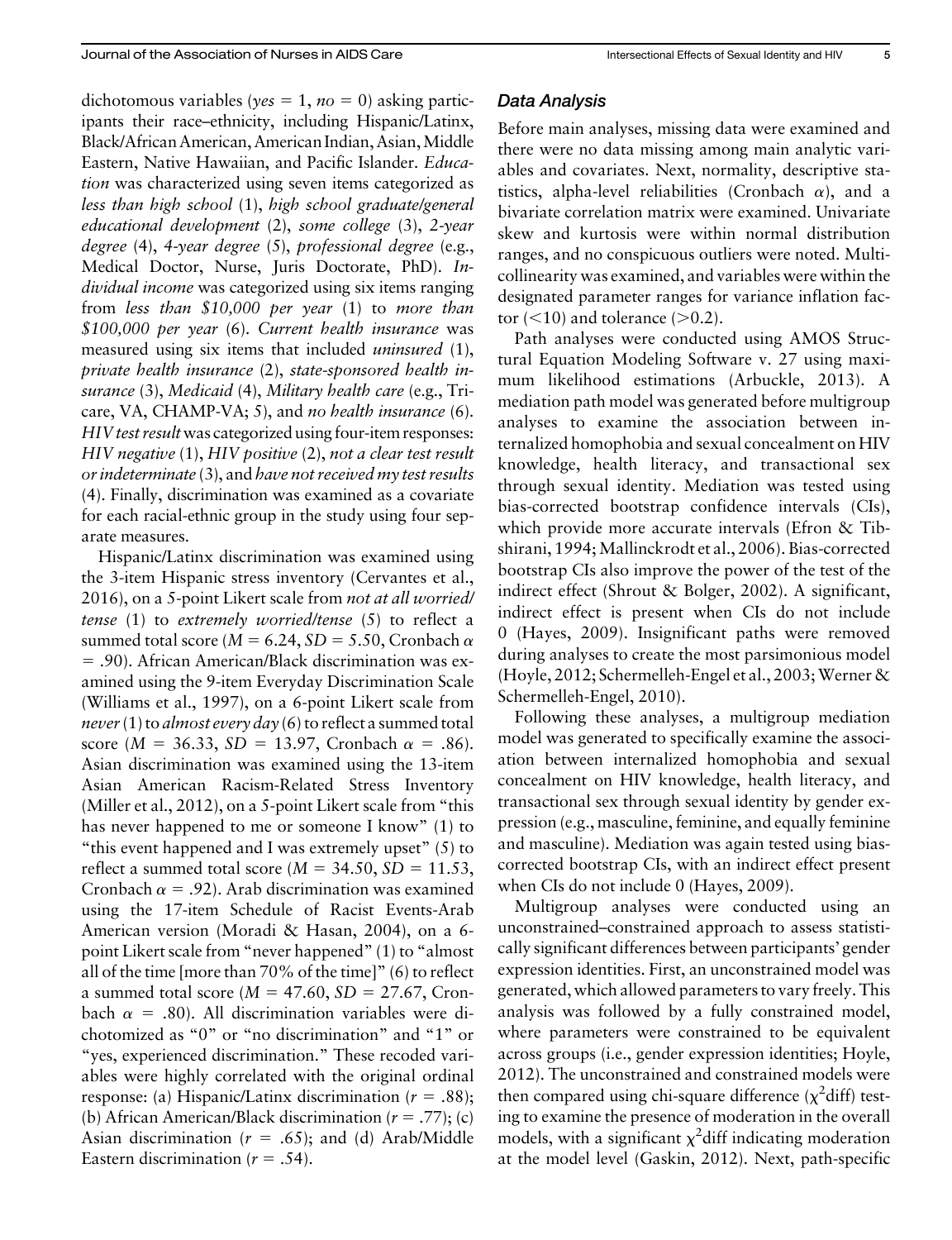moderation was conducted. Path moderation was significant if the  $\chi^2$  result fell within the CI range produced by the  $\chi^2$ diff test.

For all models generated in this study, model fit was considered good if the  $\chi^2$  value is nonsignificant, comparative fit index (CFI) and goodness of fit index (GFI) are  $\geq$ .95 (adequate if  $\geq$ .90), and the root mean square error of approximation (RMSEA) is  $\leq 0.06$  (adequate if  $\leq$ .08; West et al., 2012). The Akaike Information Criterion (AIC) and Bayesian Information Criterion compare model fit between models (West et al., 2012). These fit indices were assessed as path models were generated. Bollen-Stine bootstrap procedures with 6,000 bootstrap resamples were also used to assess the consistency of the proposed model to the sample data. Bollen-Stine bootstrap results with a p-value greater than .05 indicate that the proposed model is consistent with the sample data (Walker & Smith, 2017).

Estimating power for multigroup path analyses is complex because various aspects (e.g., study design, missing data level, scaling, estimator type, and model complexity) need to be considered and may vary widely (Schoemann et al., 2017; Thoemmes et al., 2010). Existing literature support that a sample of  $\geq$ 200 is appropriate for simple mediation path analysis models (Iacobucci, 2010). However, for more complex models, the literature provides conflicting information on the required sample size for multigroup models. The literature proposes varying requirements for sample size, ranging from 20 observations (participants) to each estimated parameter (Kline, 2015) to as low as 10 observations (participants) to each estimated parameter (Schreiber et al., 2006). Nonetheless, based on the 23 parameters estimated in this study, as well as Monte Carlo simulation requirements, the sample size for this study  $(N = 322)$  is adequately powered to identify indirect effects in Structural Equation Modeling multigroup mediation path models (Thoemmes et al., 2010).

# Results

#### Descriptive Statistics and Bivariate Correlations

All participants were men sexually attracted to men (Table 1). Participants' ages ranged between 18 and 34 years ( $M = 26.35$ ,  $SD = 4.66$ ), with most participants between 25 and 34 years of age (65%). Participants were predominantly Hispanic/Latinx (49%) and African American (38.2%). Participants were near evenly distributed between masculine (37.5%), equally feminine and masculine (31.4%), and feminine identities (31.1%). Participant education ranged from less than a high school education  $(2\%)$  to doctoral degree  $(1.3\%)$ , with 38% having obtained a 4-year college degree (29.2%) or professional degree (8.8%). A larger proportion of participants were employed full-time (52.0%), and 57% had an annual income of \$10,000 to \$39,999, with 18% having an income of less than \$10,000 per year and 3.4% having an annual income of more than \$100,000. Most participants had a high school diploma (23.9%), some college (23.3%), or a 4 year degree (29.5%). More than 50% of participants had either private insurance (36.3%) or had no insurance (20.5%). All participants had an HIV test in the 6 months before participating in the survey, with 85% having a confirmed negative HIV test result.

Table 2 presents the bivariate correlations between criterion and outcome variables. As shown in Table 2, internalized homophobia was correlated with sexual orientation concealment ( $r = .62$ ,  $p < .01$ ), sexual identity  $(r = .43, p < .01)$ , HIV knowledge,  $(r = -.17, p < .01)$ , health literacy ( $r = -.25, p < .01$ ), and transactional sex  $(r = .12, p < .01)$ . Sexual orientation concealment was correlated with sexual identity ( $r = .42$ ,  $p < .01$ ), HIV knowledge ( $r = -.18, p < .01$ ), health literacy ( $r = -.24$ ,  $p < .01$ ), and transactional sex ( $r = .17$ ,  $p < .01$ ). Sexual identity was correlated with HIV knowledge  $(r = -.17, )$  $p < .01$ ), health literacy ( $r = -.16$ ,  $p < .01$ ), and transactional sex ( $r = .15$ ,  $p < .01$ ). HIV knowledge was correlated with health literacy ( $r = .36$ ,  $p < .01$ ).

Several covariates were examined for inclusion structural equation path model. A series of betweengroup difference tests were further conducted on covariates associated with main analytic variables. Between-group analyses revealed mean-level differences between age and HIV knowledge  $(F[1] = 3.77, = .05)$ ; education and internalized homophobia  $(F[6] = 2.08$ ,  $p = .05$ ; employment status and internalized homophobia ( $F[6] = 2.94$ ,  $p = .008$ ); and results of a recent HIV test and both internalized homophobia  $(F[3] =$ 2.65,  $p = .05$ ) and transactional sex (F[3] = 3.93,  $p =$ .009). Gender expression showed significant mean-level differences in health literacy  $(F[3] = 2.87, p = .01)$ , transactional sex  $(F[3] = 5.47, p < .001)$ , and sexual concealment  $(F[3] = 1.53, p = .05)$ .

Discrimination variables were not correlated with the main analytic variables; however, 71% of Hispanic ( $n =$ 157), 80% of African American/Black ( $n = 122$ ), 87% of Asian ( $n = 69$ ), and 80% of Arab/Middle Eastern participants  $(n = 10)$  experienced discrimination. Covariates were included in the fully specified models and retained based on performance in these models (Aneshensel, 2012).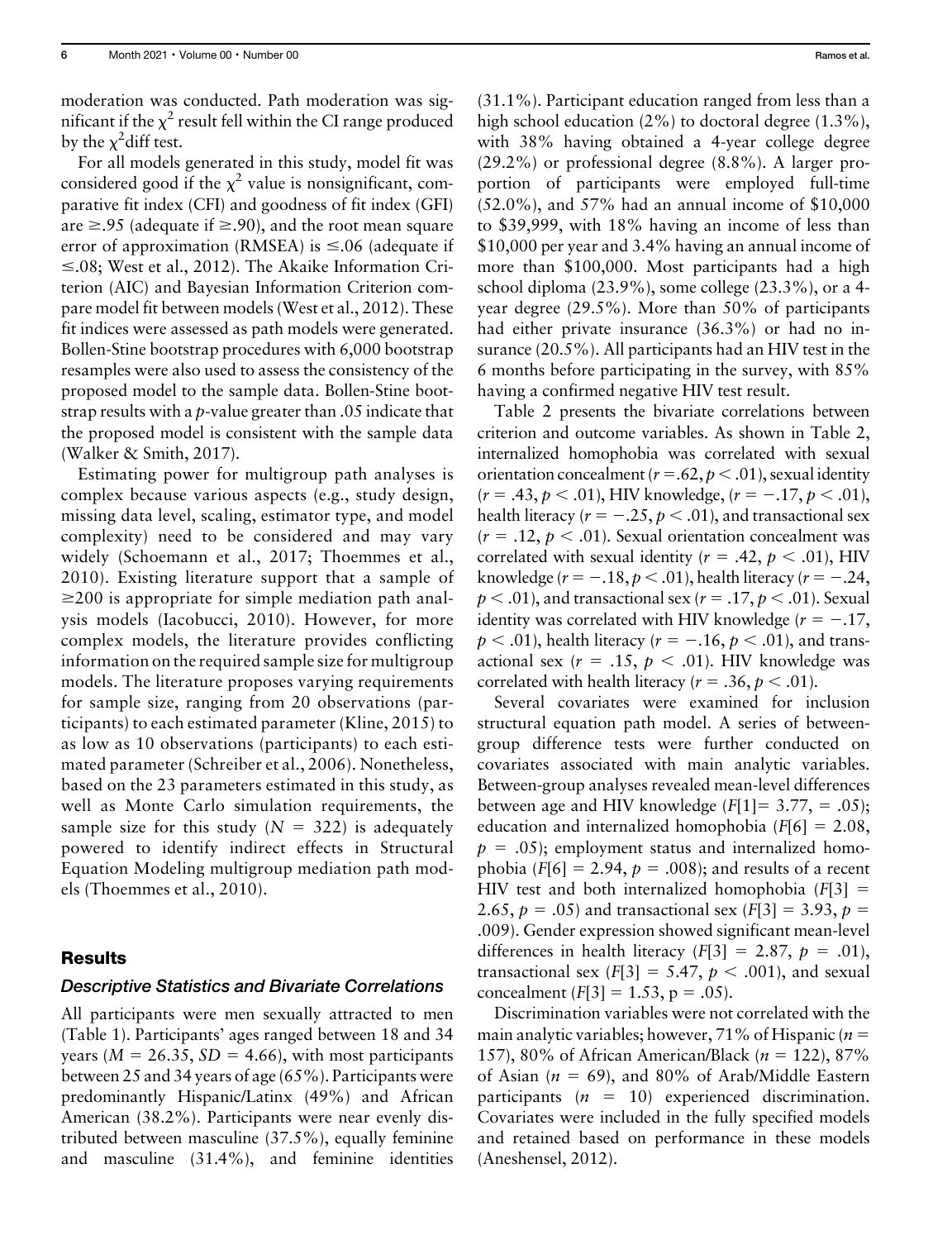| Table 1. Sociodemographic Characteristics   |                                    |  |  |  |  |
|---------------------------------------------|------------------------------------|--|--|--|--|
|                                             | <b>Total Sample</b><br>$(N = 322)$ |  |  |  |  |
| Age ( $M = 26.35$ , $SD = 4.66$ ), $n$ (%)  |                                    |  |  |  |  |
| 18-24 years                                 | 114 (35.0)                         |  |  |  |  |
| $25 - 34$ years                             | 208 (65.0)                         |  |  |  |  |
| Gender, <i>n</i> (%)                        |                                    |  |  |  |  |
| Male                                        | 322 (100)                          |  |  |  |  |
| Gender expression, n (%)                    |                                    |  |  |  |  |
| Very masculine                              | 121 (37.5)                         |  |  |  |  |
| Equally feminine and masculine              | 101 (31.4)                         |  |  |  |  |
| Feminine                                    | 100(31.1)                          |  |  |  |  |
| Race-ethnicity, n (%) <sup>a</sup>          |                                    |  |  |  |  |
| Hispanic/Latinx identity                    | 157 (48.9)                         |  |  |  |  |
| Black/African American identity             | 122 (38.2)                         |  |  |  |  |
| Asian identity                              | 69 (21.6)                          |  |  |  |  |
| White non-Hispanic identity                 | 74 (22.6)                          |  |  |  |  |
| American Indian/Native American<br>identity | 17(5.6)                            |  |  |  |  |
| Middle Eastern identity                     | 10(3.1)                            |  |  |  |  |
| Education, n (%)                            |                                    |  |  |  |  |
| Less than high school                       | 5(1.6)                             |  |  |  |  |
| High school graduate/GED                    | 77 (23.8)                          |  |  |  |  |
| Some college                                | 75 (23.2)                          |  |  |  |  |
| 2-year degree                               | 38 (12.2)                          |  |  |  |  |
| 4-year degree                               | 95 (29.2)                          |  |  |  |  |
| Professional degree                         | 28 (8.8)                           |  |  |  |  |
| Doctorate                                   | 4(1.3)                             |  |  |  |  |
| Employment status, n (%)                    |                                    |  |  |  |  |
| Employed full-time                          | 167 (52.0)                         |  |  |  |  |
| Employed part-time                          | 54 (16.9)                          |  |  |  |  |
| Self-employed                               | 19 (5.95)                          |  |  |  |  |
| Unemployed looking for work                 | 30(9.1)                            |  |  |  |  |
| Unemployed not looking for work             | 4(1.3)                             |  |  |  |  |
| Student                                     | 45 (13.8)                          |  |  |  |  |
| Disabled                                    | 3(0.9)                             |  |  |  |  |
| Income, $n$ (%)                             |                                    |  |  |  |  |
| Less than \$10,000                          | 59 (18.3)                          |  |  |  |  |

| Table 1. (continued)                           |                                    |
|------------------------------------------------|------------------------------------|
|                                                | <b>Total Sample</b><br>$(N = 322)$ |
| \$10,000-\$29,999                              | 84 (26.1)                          |
| \$30,000-\$49,999                              | 69 (21.4)                          |
| \$50,000-\$69,999                              | 44 (13.7)                          |
| \$70,000-\$89,999                              | 29 (9.0)                           |
| \$90,000-\$149,000                             | 26 (8.1)                           |
| More than \$150,000                            | 11(3.4)                            |
| Health insurance, n (%)                        |                                    |
| Parent's health insurance                      | 51 (16.0)                          |
| Private health insurance                       | 117 (36.4)                         |
| State-sponsored health plan                    | 35 (10.7)                          |
| Medicaid                                       | 43 (13.0)                          |
| Military health care (TRICARE/VA/<br>CHAMP-VA) | 10(2.8)                            |
| No health insurance                            | 66 (20.7)                          |
| HIV test results, $n$ (%)                      |                                    |
| Negative result                                | 274 (85.0)                         |
| Unclear result                                 | 10(3.1)                            |
| I have not received my test results            | 38 (11.9)                          |
| Used an at-home HIV testing kit, $n$ (%)       |                                    |
| Yes                                            | 46 (14.4)                          |
| <b>No</b>                                      | 276 (85.6)                         |
| $Note. GED = general educational development.$ |                                    |

Separate responses recorded for race–ethnicity.

# Mediation Path Model

To test our first hypothesis, an unconstrained mediation path model was generated to examine the association between internalized homophobia and sexual orientation concealment on HIV knowledge, health literacy, and transactional sex, through sexual identity among all participants. Age (in years) and HIV test results were retained as covariates in final mediation path model (Aneshensel, 2012). The unconstrained model demonstrated good overall model fit to the sample data ( $\chi^2 = 15.20$  (14),  $p =$ .36; CFI = .99; GFI = .99; adjusted GFI [AGFI] = .97; RMSEA = .01 [95% CI = .001, .06], AIC = 59.20 [saturated AIC =  $72.00$ ]). Bollen-Stine bootstrap results displayed a *p*-value greater than .05 ( $p = .52$ ), indicating that the proposed model is consistent with the sample data.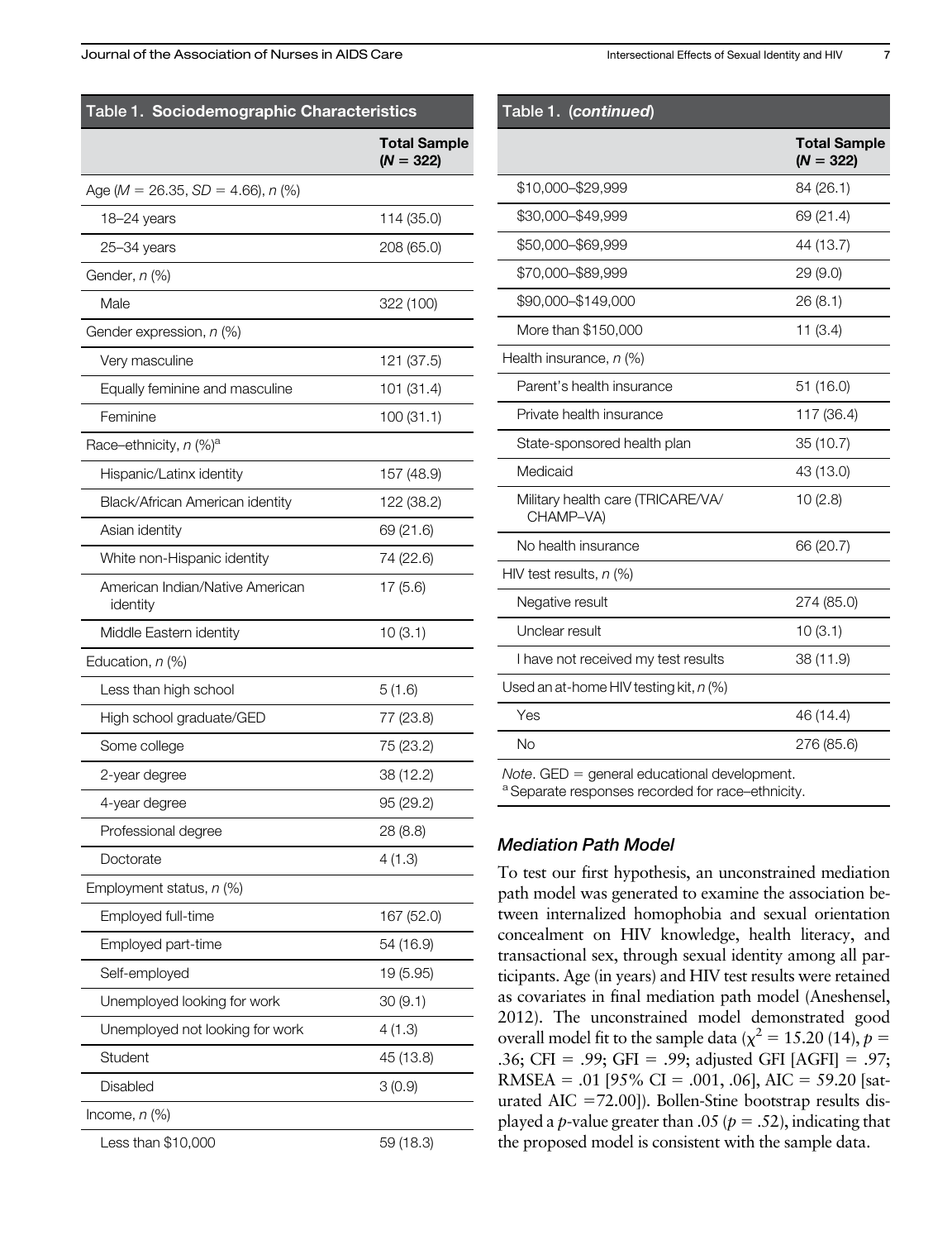| Table 2. Correlation Matrix and Descriptive Statistics for Main Analytic Variables and Covariates (N = 322) |                |         |     |          |           |          |       |           |            |          |
|-------------------------------------------------------------------------------------------------------------|----------------|---------|-----|----------|-----------|----------|-------|-----------|------------|----------|
| 1                                                                                                           | $\overline{2}$ | 3       | 4   | 5        | 6         | 7        | M     | <b>SD</b> | Range      | $\alpha$ |
|                                                                                                             | .62**          | $.43**$ | .03 | $-.17**$ | $-.25***$ | $.12***$ | 16.16 | 7.85      | $9 - 44$   | .90      |
|                                                                                                             |                | $.42**$ | .02 | $-.18**$ | $-.24**$  | $.17**$  | 10.68 | 5.43      | $6 - 30$   | .86      |
|                                                                                                             |                |         | .01 | $-.17**$ | $-.16**$  | $.15***$ | 84.50 | 15.37     | $27 - 153$ | .77      |
|                                                                                                             |                |         |     | .03      | .08       | .07      | 1.74  | .90       | $1 - 7$    |          |
|                                                                                                             |                |         |     |          | $.36**$   | $-.01$   | 57.84 | 27.75     | $25 - 100$ | .84      |
|                                                                                                             |                |         |     |          |           | $-.05$   | 15.36 | 3.69      | $0 - 18$   | .89      |
|                                                                                                             |                |         |     |          |           |          | .13   | .33       | $O - 1$    |          |
|                                                                                                             |                |         |     |          |           |          |       |           |            |          |

Note. Statistically significant correlations are shown in bold.

 $p < .05;$  \*\*p  $< .01$ .

See Table 3 for understandardized and standardized beta weights. Figure 1 presents the path model with standardized beta weights on significant paths. Results showed that internalized homophobia had a direct and positive association with sexual identity ( $\beta = .28$ ,  $p <$ .001) and a negative direct association with both HIV knowledge ( $\beta = -.16, p < .01$ ) and health literacy ( $\beta =$  $-0.19$ ,  $p < 0.01$ ). Sexual orientation concealment had a direct and positive association with both sexual identity  $(\beta = .24, p < .001)$  and exchange for sex  $(\beta = .18, p < .001)$ .01), as well as a negative direct association with health literacy ( $\beta = -.10, p < .05$ ). Finally, sexual identity had a positive direct association with HIV knowledge ( $\beta$  = .11,  $p < .05$ ). This model accounted for 22% of the variance in sexual identity, 7% of the variance in HIV knowledge, 8% of the variance in health literacy, and 8% of the variance in exchange for sex.

Indirect effects. In line with Hypothesis 1, indirect effects were also tested using bias-corrected bootstrap CIs (MacKinnon, 2008; MacKinnon et al., 2002). A significant indirect association was present between internalized homophobia and HIV knowledge through sexual identity (indirect effect: .04,  $95\%$  CI = .003, .08). A significant indirect association was also present between sexual orientation concealment and HIV knowledge through sexual identity (indirect effect:  $.03, 95\%$  CI =  $.006, .07$ ).

# Multigroup Mediation Analyses

Multigroup analyses. Building on previous analyses and to test Hypothesis 2, we examined a multigroup mediation model to examine the association between internalized homophobia and sexual orientation concealment on HIV knowledge, health literacy, and transactional sex, through sexual identity between participant's gender expression (e.g., masculine, feminine, and equally feminine and masculine). The hypothesized unconstrained structural equation path model showed overall good model-to-data fit ( $\chi^2 = 9.63$  $(12)$ ,  $p = .65$ ; CFI = .99; GFI = .99; AGFI = .96; RMSEA = .01 [95% CI = .001, .04], AIC = 111.63 [saturated AIC =  $126$ ]). Bollen-Stine bootstrapping results ( $p = .77$ ) further indicated that the proposed unconstrained structural equation path model had good model-to-data fit. Next, a fully constrained model was tested, which demonstrated equally reasonable modelto-data fit ( $\chi^2 = 24.45$  [26],  $p = .55$ ; CFI = .98; GFI = .98; AGFI = .97; RMSEA = .02 [95% CI = .00, .04], AIC = 98.45 [saturated AIC = 126]). To test our multigroup hypothesis,  $\chi^2$ diff test was conducted between unconstrained and fully constrained model. The  $\chi^2$ diff test results indicated that groups were not different at the model level  $(\Delta \chi^2 = 14.82 \ (14), p = .39)$ ; therefore, the unconstrained model was retained for subsequent analyses. Path-by-path analyses were undertaken next to assess for moderation at the path level. Covariates including age (in years) and HIV testing results were retained for subsequent analyses in the fully specified model based on performance (Aneshensel, 2012).

See Table 4 for significant between-group differences at the path level. Figure 2 presents the path model with standardized beta weights with significant paths presented. Path-level moderation indicated that the association between sexual concealment and health literacy varied by participant's gender expression ( $\Delta \chi^2 = 1.97$  (2),  $p = .02$ ). Results suggested that among those with a masculine gender expression, as sexual concealment increased, health literacy decreased ( $\beta = -.16, p < .05$ ). The association between sexual concealment and transactional sex varied by participant's gender expression ( $\Delta \chi^2 = 5.32$  (2),  $p =$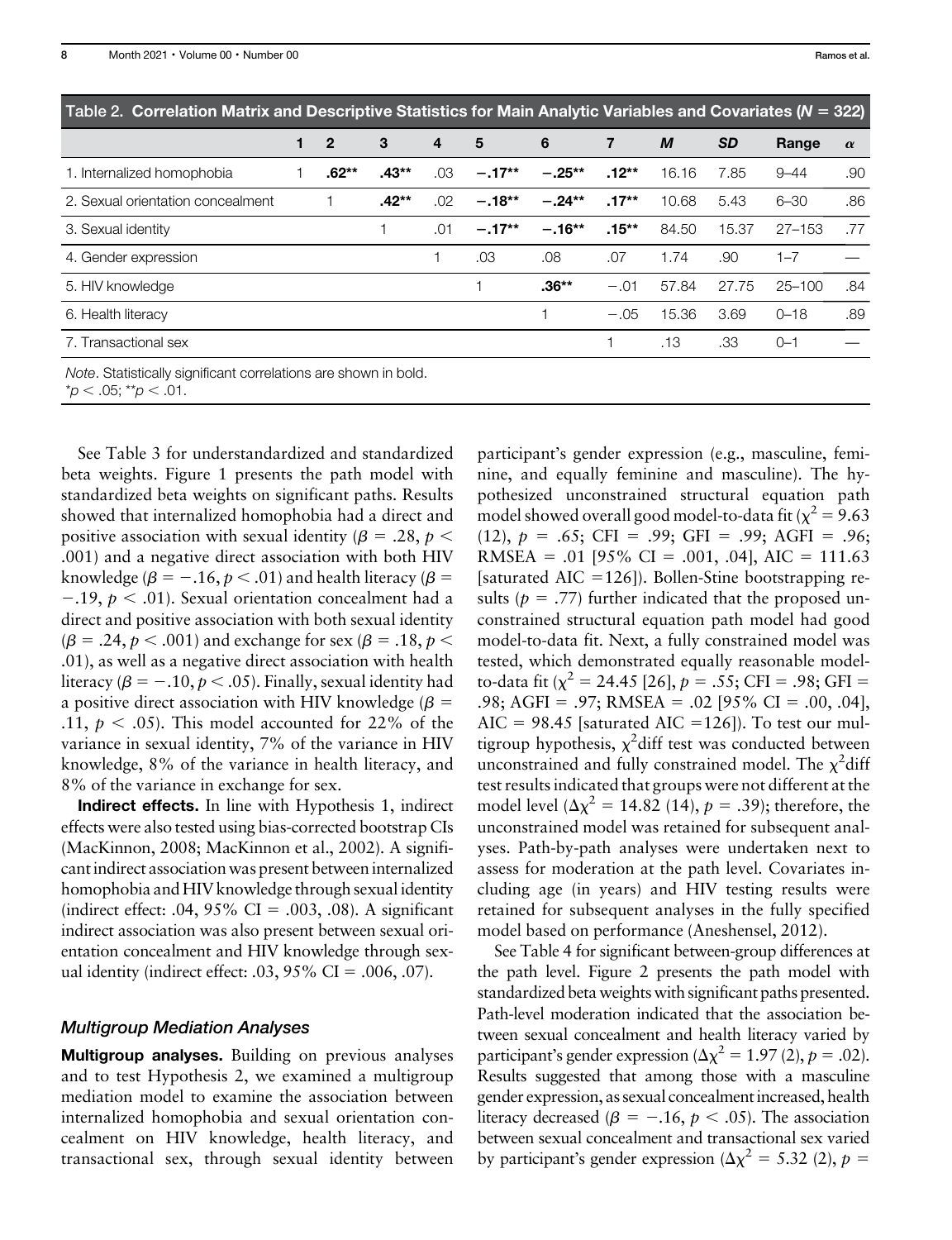|                                                       | Unstandardized (SE)      | <b>Standardized</b> |
|-------------------------------------------------------|--------------------------|---------------------|
| Direct effects                                        |                          |                     |
| Internalized homophobia $\rightarrow$ sexual identity | $.56(.12)***$            | .28                 |
| Internalized homophobia $\rightarrow$ HIV knowledge   | $-.04(.01)$ **           | $-.16$              |
| Internalized homophobia → health literacy             | $-.10(.03)$ **           | $-.19$              |
| Sexual concealment $\rightarrow$ sexual identity      | $.68$ $(.17)$ ***        | .24                 |
| Sexual concealment $\rightarrow$ health literacy      | $-.06(.04)$ <sup>*</sup> | $-.10$              |
| Sexual concealment $\rightarrow$ transactional sex    | $.10(.003)$ **           | .18                 |
| Sexual identity $\rightarrow$ HIV knowledge           | $.20(.01)^*$             | .11                 |
| Controls                                              |                          |                     |
| Age (in years) $\rightarrow$ HIV knowledge            | $-.35(.20)*$             | $-.11$              |
| $HIV$ test results $\rightarrow$ transactional sex    | $.11(.01)^*$             | .20                 |

Table 3. Unstandardized and Standardized Coefficients and Significance Levels for Main Analytic Mediation Model in Figure 1

Notes. Model fit:  $\chi^2$  = 15.20 (14), p = .36; comparative fit index = .99; goodness of fit index = .99; adjusted goodness of fit index = .97; root mean square error of approximation  $= .01$  [95% confidence interval  $= .001, .06$ ], Akaike Information Criterion  $= 59.20$  [saturated Akaike Information Criterion = 72.00]. SEs in parentheses;  $N = 322$ .  $*p < .05$ ,  $*p < .01$ ,  $**p < .001$ .

.05). This relationship was only present among those with more feminine gender expression, and as sexual concealment increased, transactional sex also increased ( $\beta = .40, p$  $<$  .001). Finally, the association between internalized homophobia and HIV knowledge varied by participant's gender expression ( $\Delta \chi^2 = 1.01$  (2),  $p = .05$ ). Results suggested that among those with a masculine gender expression, as internalized homophobia increased, HIV knowledge decreased ( $\beta = -.16, p < .05$ ).

Although not showing significant between-group variation, several other paths also showed significant results. Internalized homophobia had a significant and positive association with sexual identity for those with masculine ( $\beta = .19$ ,  $p < .001$ ), equally feminine and masculine ( $\beta = .40, p < .05$ ), and feminine gender expressions ( $\beta = .26$ ,  $p < .01$ ). Internalized homophobia had a significant and negative association on health literacy only for those identifying as equally feminine and masculine ( $\beta = -.44$ ,  $p < .05$ ) and feminine gender expressions ( $\beta = -.24$ ,  $p < .05$ ). Sexual concealment had a significant positive association with sexual identity for those with masculine gender expression ( $\beta = .19, p <$ .05) and feminine gender expression ( $\beta = .38$ ,  $p < .001$ ). Sexual identity had a significant negative association on HIV knowledge for those with masculine gender expression ( $\beta = -.15, p < .05$ ), whereas the association between sexual identity and HIV knowledge was positive among those with equally feminine and masculine gender expression ( $\beta = .18$ ,  $p < .01$ ).

Indirect effects. Follow-up tests in line with Hypothesis 2 were used to examine the significance of indirect effects. Using bias-corrected bootstrap CIs, the following partial indirect associations from internalized homophobia through sexual identity were significant with HIV knowledge: for masculine gender-expressing participants (indirect effect:  $-.04$ , 95% CI =  $-.11, -.01$ ; for equally feminine and masculine gender-expressing participants (indirect effect:  $-.23, 95\%$  CI =  $-.36, -.01$ ; and for feminine affectual gender $-\epsilon$ xpressing participants (indirect effect:  $-0.02$ , 95% CI =  $-0.10$ ,  $-0.005$ ). The indirect association between sexual orientation concealment and HIV knowledge was also significant through sexual identity. For masculine gender-expressing participants (indirect effect:  $-.04, 95\%$  CI =  $-.55, -.05$ ), equally feminine and masculine gender-expressing participants (indirect effect:  $-.14, 95\%$  CI =  $-.26, -.01$ ), and feminine gender-expressing participants (indirect effect:  $-0.02$ , 95% CI =  $-0.19$ ,  $-0.05$ ).

## **Discussion**

This study contributes to the literature about how multiple intersecting identities (race/ethnicity, gender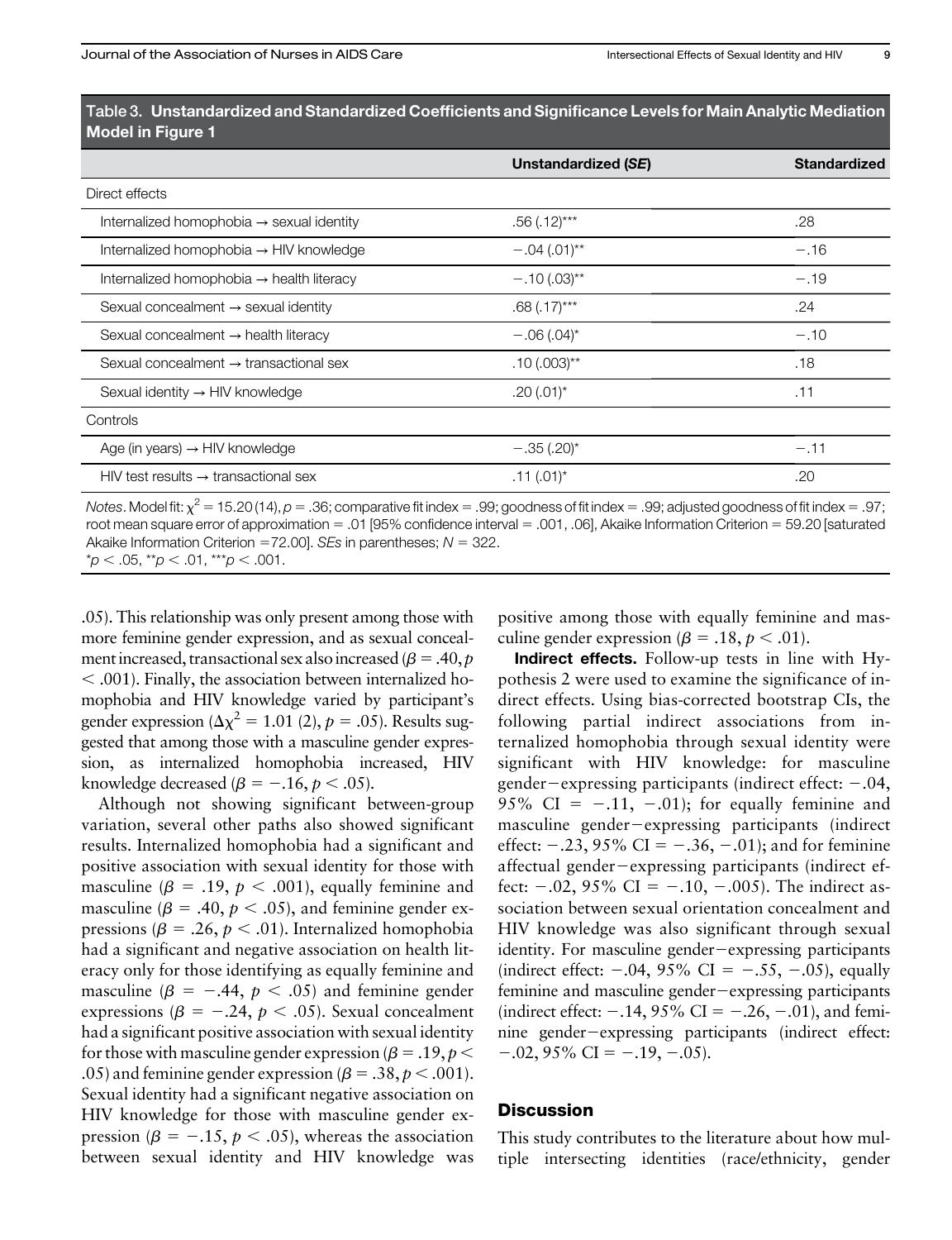

Figure 1. Mediation path model predicting HIV knowledge, health literacy, and transactional sex. Note. Standardized path coefficients presented. \*p < .05; \*\*p  $<$  .01; \*\*\*p  $<$  .001.

expression, and sexual identity) in SMM of color can result in internalized homophobia, which can increase HIV risk. We found that gender expression modified the association between sexual concealment and the outcomes of interest. Among participants with a masculine gender expression, greater sexual concealment was associated with lower health literacy, whereas among those with a feminine gender expression, greater sexual orientation concealment was associated with greater transactional sex.

Although there is limited literature about the impact of sexual orientation concealment on additional health behaviors and outcomes among SMM, our findings are largely consistent with the existing literature. For instance, a recent study by Gesink et al. (2020). found that among SMM, concealment of sexual identity was a significant barrier to health care (Gesink et al., 2020). Furthermore, although the relationship of concealment within the HIV literature is mixed, some studies suggest that sexual orientation concealment has a negative relationship with sexual risk behaviors (Pitpitan et al., 2016) and a positive relationship with poor mental health (Schrimshaw et al., 2013). Although revealing one's sexual identity is associated with many benefits, it also can leave individuals vulnerable to discrimination, harassment, assault, or rejection (Ghabrial, 2017).

Emerging work suggests that decisions to disclose among SMM may be based on environmental contexts and whether social supports are available (Ryan et al., 2015). Other studies have demonstrated a relationship between internalized homophobia and sexual orientation concealment, which is often based on the fear of rejection and discrimination based on their sexual identity (Pachankis et al., 2008). Men who identify as having a more feminine gender expression may be more likely to experience forms of discrimination (Murgo et al., 2017; Pachankis & Bernstein, 2012; Puckett et al., 2016; Swift-Gallant et al., 2017).

Findings from this study that uniquely contribute to the literature are the differences we identified based on gender expression. Our findings regarding transactional sex among those with feminine gender expression may be related to the disproportionate burden of transactional sex among femmes, including both feminine presenting men and nonbinary individuals, and transgender women (Glick et al., 2020). Among those with masculine gender expression, internalized homophobia may be more closely linked to a rejection of sexual minority identity and increased concealment of sexual identity, both of which may deter seeking health care that is perceived as more salient to SMM, such as HIV-related health care. This is consistent with our findings that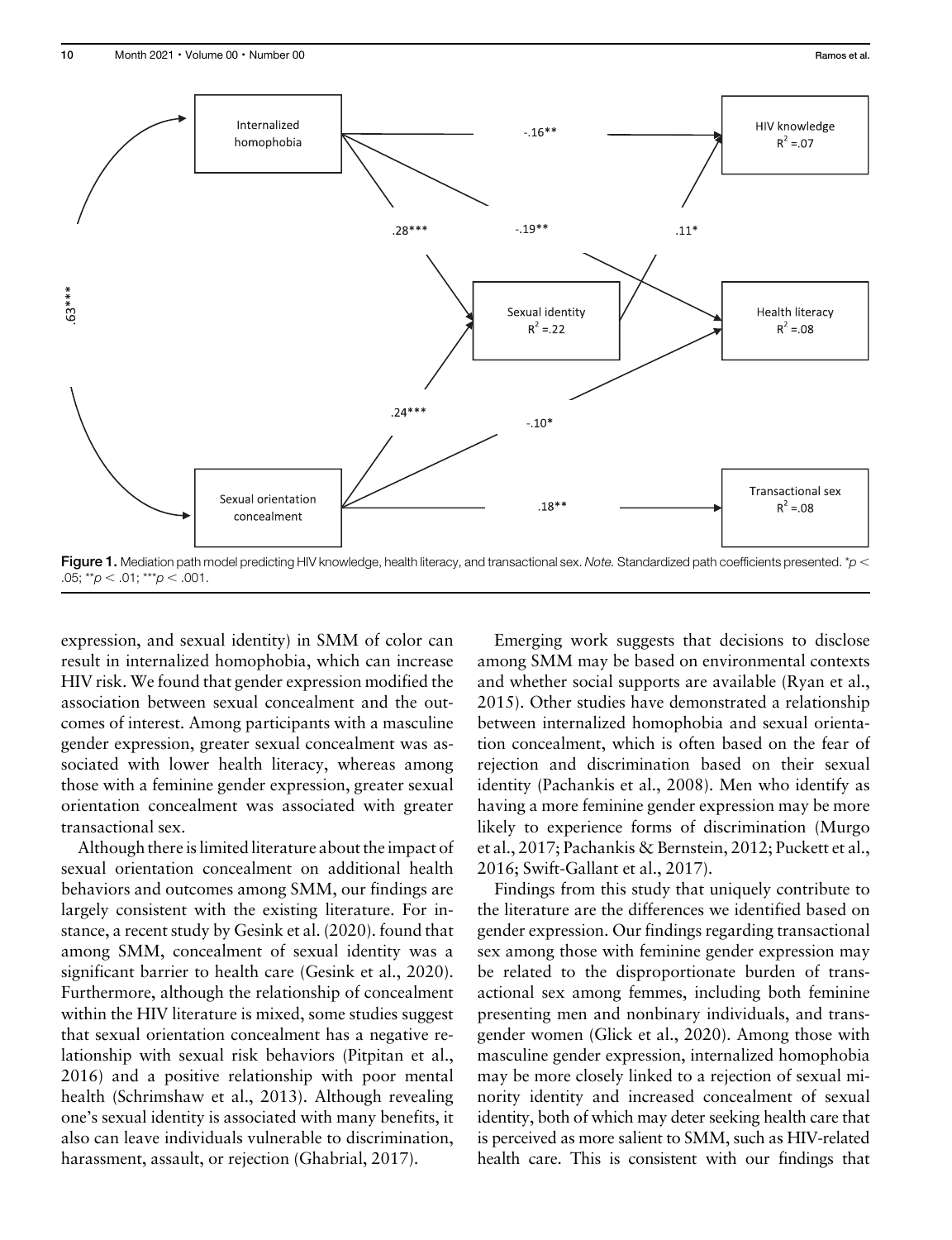| , Table 4.  Unstandardized and Standardized Coefficients and Significance Levels for Main Analytic |  |
|----------------------------------------------------------------------------------------------------|--|
| <b>Multigroup Mediation Model in Figure 2</b>                                                      |  |
|                                                                                                    |  |

|                                                             | <b>Masculine Identity</b><br>$(n = 101; 31.4\%)$ |                   | <b>Equally Masculine and</b><br><b>Feminine Identity</b><br>$(n = 101; 31.4\%)$ |                   | <b>Feminine Identity</b><br>$(n = 100; 31.1\%)$ |                     |  |
|-------------------------------------------------------------|--------------------------------------------------|-------------------|---------------------------------------------------------------------------------|-------------------|-------------------------------------------------|---------------------|--|
|                                                             | <b>Unstandardized</b><br>(SE)                    | Standardized (SE) | <b>Unstandardized</b>                                                           | Standardized (SE) | <b>Unstandardized</b>                           | <b>Standardized</b> |  |
| Direct effects                                              |                                                  |                   |                                                                                 |                   |                                                 |                     |  |
| Internalized<br>homophobia $\rightarrow$<br>sexual identity | .56 (.16)***                                     | .19               | $.67$ $(.33)*$                                                                  | .40               | .55 (.20)**                                     | .26                 |  |
| Internalized<br>homophobia $\rightarrow$<br>HIV knowledge   | $-.04(.02)$ *                                    | $-.16$            | $-.03(.04)$                                                                     | $-.13$            | $-.04(.02)$                                     | $-.16$              |  |
| Internalized<br>homophobia $\rightarrow$<br>health literacy | $-.04(.04)$                                      | $-.08$            | $-20$ (.08)*                                                                    | $-.44$            | $-.13(05)*$                                     | $-.24$              |  |
| Sexual<br>$concealment \rightarrow$<br>sexual identity      | .51 (.23)*                                       | .19               | .36(.49)                                                                        | .15               | $.55$ (.20)***                                  | .38                 |  |
| Sexual<br>$concealment \rightarrow$<br>health literacy      | $-11$ (.05)*                                     | $-.16$            | $-.03(.12)$                                                                     | $-.05$            | $-.01(.07)$                                     | $-.02$              |  |
| Sexual<br>concealment $\rightarrow$<br>transactional sex    | .01(.04)                                         | .08               | .01(.01)                                                                        | .14               | $.12(.005)***$                                  | .40                 |  |
| Sexual identity $\rightarrow$<br>HIV knowledge              | $-.02(.01)*$                                     | $-.15$            | $.03(.01)$ **                                                                   | .18               | $-.003(.01)$                                    | $-.03$              |  |
| Controls                                                    |                                                  |                   |                                                                                 |                   |                                                 |                     |  |
| Age (in years) $\rightarrow$ HIV .04 (02)*<br>knowledge     |                                                  | .14               | $-.05(.66)$                                                                     | $-.01$            | $-.41(.35)$                                     | $-.10$              |  |
| HIV test results $\rightarrow$<br>transactional sex         | $-.45(.26)*$                                     | $-.11$            | $-.04(.05)$                                                                     | $-.11$            | $-.009(.03)$                                    | $-.03$              |  |

Notes. Unstandardized and standardized coefficients in bold are statistically significant. Model fit:  $x^2 = 9.63$  (12),  $p = .65$ ; Comparative Fit Index = .99; Goodness of Fit Index = .99; Adjusted Goodness of Fit Index = .96; Root Mean Square Error of Approximation = .01 [95% confidence interval = .001, .04], Akaike Information Criterion = 111.63 [saturated Akaike Information Criterion = 126]. SEs in parentheses;  $N = 322$ .

 $p < .05$ ,  $p < .01$ ,  $p < .001$ .

among participants with a more masculine gender expression, those with greater internalized homophobia had lower HIV knowledge and those with greater sexual orientation concealment had lower health literacy. Although we did not find this association among men with feminine or mixed gender expression, internalized homophobia may not represent the most salient stigmas among these men. Stigmas and social pressures directly related to gender expression, such as expectations of gender conformity, may be more impactful to behavioral health-related outcomes than internalized homophobia among these men. Even so, internalized homophobia is a welldocumented stressor associated with a myriad of adverse health outcomes among SMM, including depression, substance use, anxiety, and detachment from the queer community (Moody et al., 2018). However, this has not been broadly studied across subgroups based on gender presentation.

Our findings demonstrate key intersections between internalized homophobia, gender expression, and social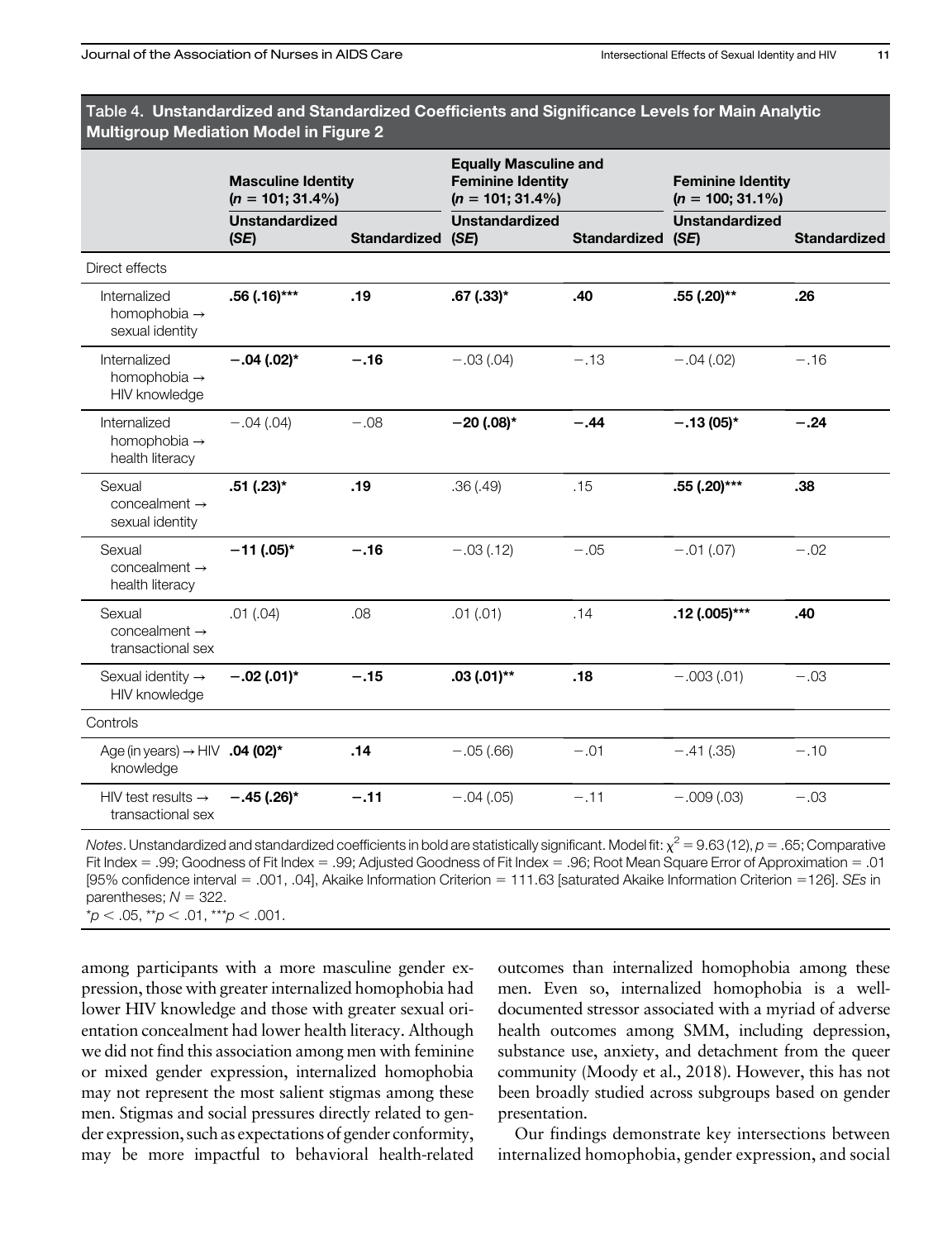

different between groups. Standardized path coefficients presented. Order of standardized path coefficients between groups: masculine/both masculine and feminine/feminine gender expression.  $p < .05$ ; \*\*p  $< .01$ ; \*\*\*p  $< .001$ .

and structural determinants of health, as well as their relevance to health behaviors. Homophobia, internalized, interpersonal, and structural, has a substantial adverse impact on the health of SMM (Glick et al., 2020; Moody et al., 2018). Although our direct measure of internalized homophobia was only associated with lower HIV knowledge among masculine presenting men, sexual orientation concealment is often a direct outcome of experienced and anticipated homophobia. Thus, our findings that sexual orientation concealment was associated with lower health literacy and transactional sex are in large part reflective of how external homophobia affects these outcomes. SMM who may exhibit masculine gender expression, as a protective performance due to societies underlying embracement of heteronormative behaviors, are more likely to have higher levels of internalized homophobia and consequently may reject their sexual identity (Hamilton & Mahalik, 2009). Meyer (2003) suggested that SMM who have a masculine gender expression may dissociate themselves from nonmasculine presentations that are associated with being a sexual minority as a result of feelings of shame and inferiority (Meyer, 2003). Hamilton and Mahalik (2009) found that men who adhered to masculine gender expression were more likely to

engage in high-risk sexual behaviors, which can lead to HIV diagnoses. For SMM of color who have multiple intersecting identities such as racial/ethnic and sexual minority status, this is compounded by the effects of racism on these outcomes, such as socioeconomic racism (e.g., employment, housing, and education-related racism), leading to greater engagement in transactional sex. This affects several large-scale health disparities affecting SMM of color, including HIV and sexually transmitted infection disparities.

Although not individually associated with our specific outcomes of interest, the vast majority of participants (approximately 80%) reported experiences of racial discrimination. Although studies that focus on the experiences of SMM are often grounded in intersectionality theory, many neglect to acknowledge the various within-group identities and how that can have a profound impact on how information is perceived and internalized for men who have sex with men (Bowleg, 2013; McConnell et al., 2018). One or two identities alone (e.g., gender and sexual orientation) cannot explain unequal or disparate outcomes without the intersection of the other multiple social identities (e.g., race, gender, gender expression, and sexual identity; Abrams et al., 2020). Experiences of discrimination, in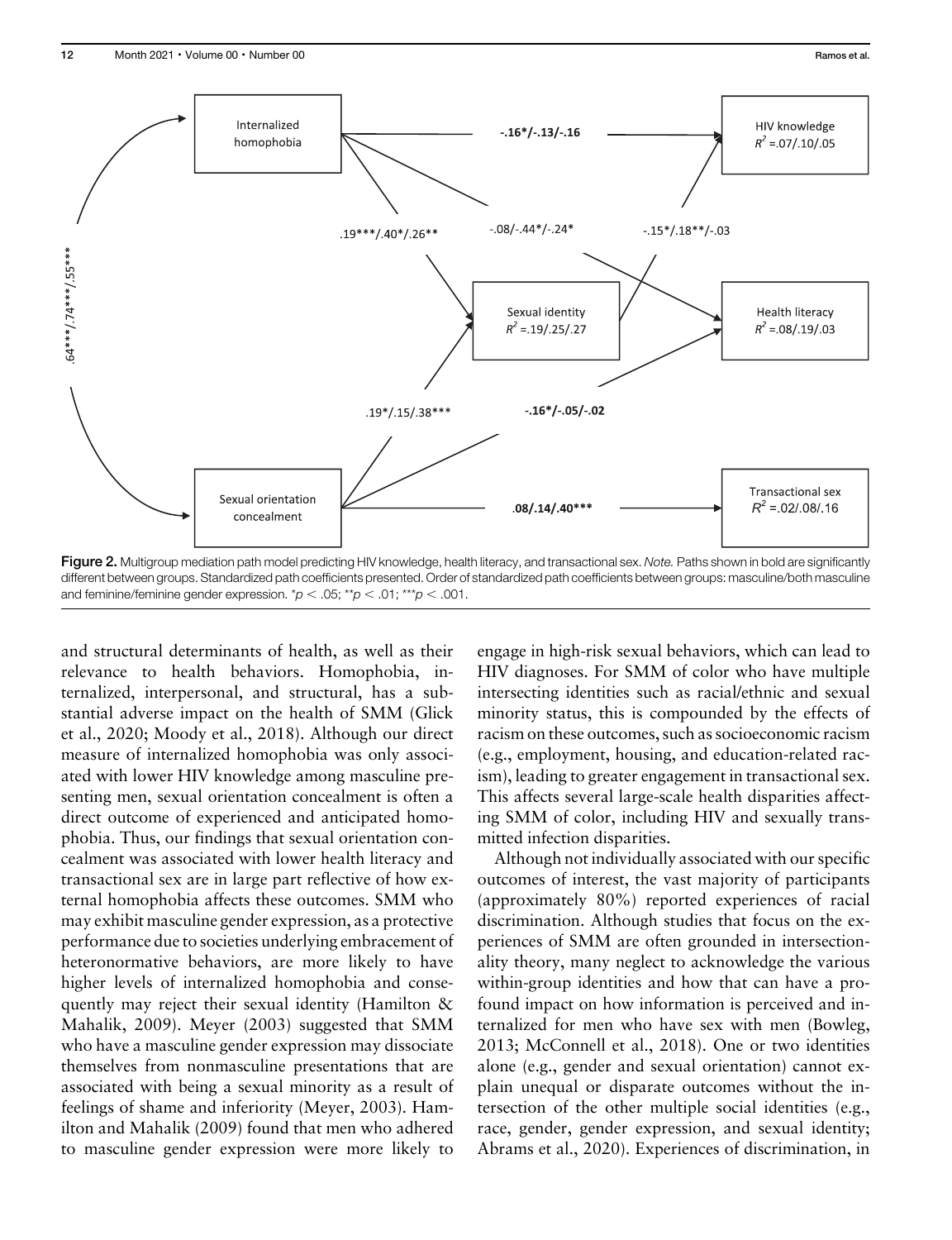tandem with experiences of homophobia, may have an adverse impact on health among SMM of color that is not identifiable when examining racial discrimination individually. Although this study did not specifically test the association of racial discrimination on internalized homophobia, future research should consider positioning racial discrimination as a moderating variable to understand its role in SMM of color. Based on an intersectional framework, individual elements of racism and homophobia do not capture their full impact on the health of SMM of color.

Overall, our findings are indicative of key needs to be addressed in achieving health equity for this population. These findings also illustrate the relevance of gender expression to health disparities affecting SMM; the notable differences in associations between masculine- and feminine-presenting SMM demonstrate the limitations of an all-purpose approach to understanding these health disparities. SMM have different interactions with homophobia and, thus, different needs related to health outcomes, based on their gender expression. This is a critical consideration for health equity-related research in this population.

# **Limitations**

This study has some limitations. First, the data were crosssectional and do not account for changes that may occur over time. Cross-sectional research is important for the design of future longitudinal studies. However, future research should incorporate a longitudinal design to further examine the temporal order of these variables and associations. A related and second limitation concerns mediation analyses conducted cross-sectionally. Although bias-corrected bootstrap methods help account for concerns raised with mediation analyses conducted cross-sectionally, such as more accurately calculating indirect effects (Efron & Tibshirani, 1994; Mallinckrodt et al., 2006), and help to maintain power with smaller sample sizes (Shrout & Bolger, 2002), future studies need to replicate these results using longitudinal data. Third, our research questions were limited as a result of using existing data from the original baseline study. Fourth, although the respondents answered questions on their computer or smartphone, the accuracy of self-reported responses is still subject to social desirability and recall bias. Fifth, our sample size limits generalizability of the findings to the broader population who identify as SMM of color. However, our diverse sample of ethnic and racial SMM is a strength and provides unique insights about HIV risk in this population. Finally, secondary data do not explain any contextual or background information to thoroughly probe an issue in depth. Nonetheless, our sample size, demographic makeup, and robust analyses add a substantial contribution to the literature on how multiple intersecting identities can affect HIV risk in SMM of color.

# Implications for Research

Although our findings support existing literature that examined the impact of homophobia and sexual orientation concealment on health-related outcomes, future research efforts should continue to refine the distinct health inequities experienced by sexual minorities of diverse gender expressions and identities using a longitudinal research design. Additionally, discrimination variables were not correlated with the main analytic variables when examining racial discrimination individually, demonstrating the importance of intersectionality to further reveal how racism, homophobia, gender expression, and sexual orientation concealment affect overall health outcomes in SMM of color.

Additionally, the integration of technology-based approaches may be advantageous to reaching SMM communities to increase health literacy and HIV knowledge. Technology-based approaches can facilitate education on HIV-related topics with anonymity. This can potentially reduce the health information gap by increasing accessibility and privacy to reliable sources of information, thus reducing the risk of stigma.

# Implications for Practice

Among participants with greater sexual orientation concealment, key differences in health literacy and transactional sex exist among those with more pronounced masculine and feminine gender expressions. These findings suggest that unique health care needs related to anticipated and experienced homophobia exist, and health care clinicians would benefit from extensive education on providing sensitive, affirming, and inclusive care to the broad spectrum of sexual identities and gender expressions. Clinicians should remain vigilant to recognizing their own biases, inexperience, and misconceptions that negatively affect affirming communications about sexual health, sexual identity, and transactional sex in SMM of color. Collaborations with  $LGBTQ+$  health and community-based organizations can engender a sense of connectedness and may also improve the cultural competence and health literacy of non-LGBTQ $+$  clinicians and organizations that serve sexual and gender minority populations. This collaboration is a modest first step of many steps needed to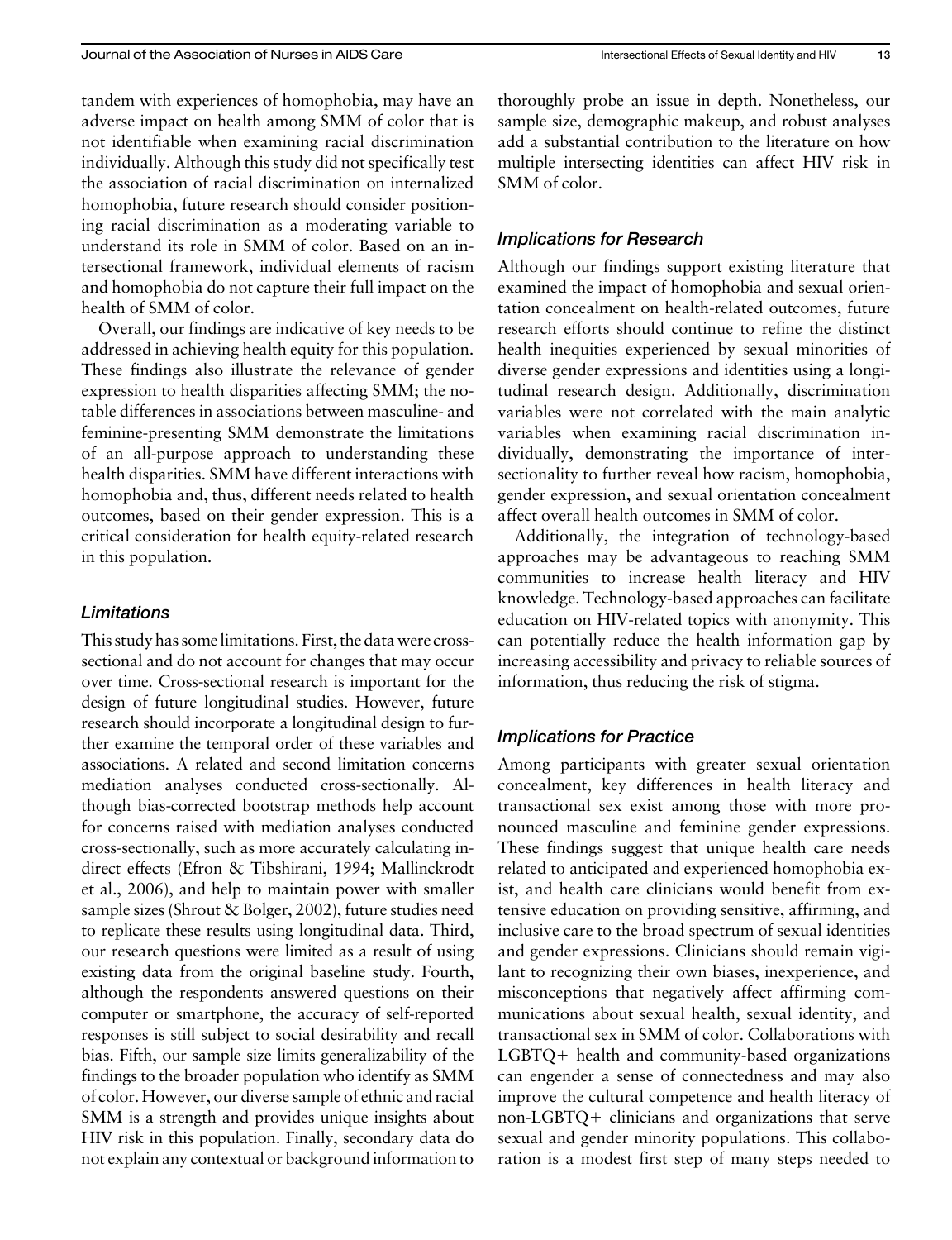dismantle the long-standing mistrust that has led to ongoing disparities in this population.

## Implications for Policy

The distinct differences in health disparities found among SMM within this study indicate a need for health care policymakers' and stakeholders' allyship and representation. Specifically, maximizing the availability of accessible health care services and also increasing protections in housing, education, and employment, to name a few. Future policy efforts should champion the expansion of comprehensive health care services at minimal cost to reduce the financial burden among SMM likely to engage in resource-related labor activities, such as transactional sex.

Incentivizing health care policy that prioritizes patient protections from discrimination related to race/ ethnicity, gender expression, and sexual identity within the clinical environment should command more attention. Additionally,  $LGBTQ +$  political representation is urgently needed to create policies that lead to legislation for protections on sexual identity, gender identity, and gender expression. As of January 2021, there were a total of 11 self-identified LGBTQ+ members of the House and Senate, with the first transgender woman to serve as a state senator.

# **Conclusions**

We conducted a path analysis to examine the association that sexual orientation concealment and internalized homophobia has on HIV knowledge, health literacy, and transactional sex through sexual identity; and to assess whether gender expression moderates those relationships in emerging adult SMM of color. We found that having multiple intersecting identities, such as being as a sexual minority, having a non-White racial/ethnic background, and presenting with a gender expression that is outside of cisgender, heteronormative culture can result in internalized homophobia. Findings from this study contribute to the literature on the multiple intersecting identities to which SMM of color contend and how those aggregated identities can influence HIV risk.

# **Disclosures**

The authors report no real or perceived vested interests related to this article that could be construed as a conflict of interest.

As with all peer reviewed manuscripts published in JANAC, this article was reviewed by at least two impartial reviewers in a double-blind review process. One of JANAC's associate editors handled the review process of the article, and the Editorial Board member, S. Raquel Ramos, had no access to the article in her role as an editorial board member or reviewer.

## Author Contributions

All authors on this article meet the four criteria for authorship as identified by the International Committee of Medical Journal Editors (ICMJE); all authors have contributed to the conception and design of the study, drafted or have been involved in revising this manuscript, reviewed the final version of this manuscript before submission, and agreed to be accountable for all aspects of the work. Specifically, using the CRediT taxonomy, the specific contributions of each author are as follows: S. R. Ramos, D. T. Lardier, Jr., and T. Kershaw contributed to the manuscript's overall conceptualization and methodology. S. R. Ramos, D. T. Lardier, Jr., and T. Kershaw performed a formal analysis of the manuscript. S. R. Ramos oversaw the acquisition of funding. S. R. Ramos, D. T. Lardier, Jr., I. Opara, R. E. Turpin, D. T. Boyd, J. I. Gutierrez, Jr., C. N. Williams, L.R. E. Nelson, and T. Kershaw contributed to the drafting of the original manuscript, and all contributed to the conceptualization of the design, using intersectionality. S. R. Ramos, D. T. Lardier, Jr., R. E. Turpin, D. T. Boyd, L. E. Nelson, and T. Kershaw contributed to the revised version of the manuscript.

## Acknowledgments

The primary study, from which the data are derived, is registered on [ClinicalTrials.gov](http://ClinicalTrials.gov) Identifier: NCT04061915. This study was funded by NIH/NHLBI (K01HL145580, LEveraging A viRtual eNvironment [LEARN] to Enhance Prevention of HIV-related Comorbidities in at-risk Minority MSM, PI: S. R. Ramos) and NIH/NIMH (R25MH087217, Research Education Institute for Diverse Scholars [REIDS], PI: T. Kershaw). S. R. Ramos and R. E. Turpin are both funded as HIV Prevention Trials Network Scholars through the HIV Prevention Trials Network and by the National Institute of Allergy and Infectious Diseases (UM1AI068619, UM1AI068613, UM1AI1068617), with co-funding from the National Institute of Mental Health and the National Institute on Drug Abuse, all components of the US NIH. The content is solely the responsibility of the authors and does not necessarily represent the official views of the NIH. R. E. Turpin is funded by The University of Maryland Prevention Research Center (cooperative agreement #U48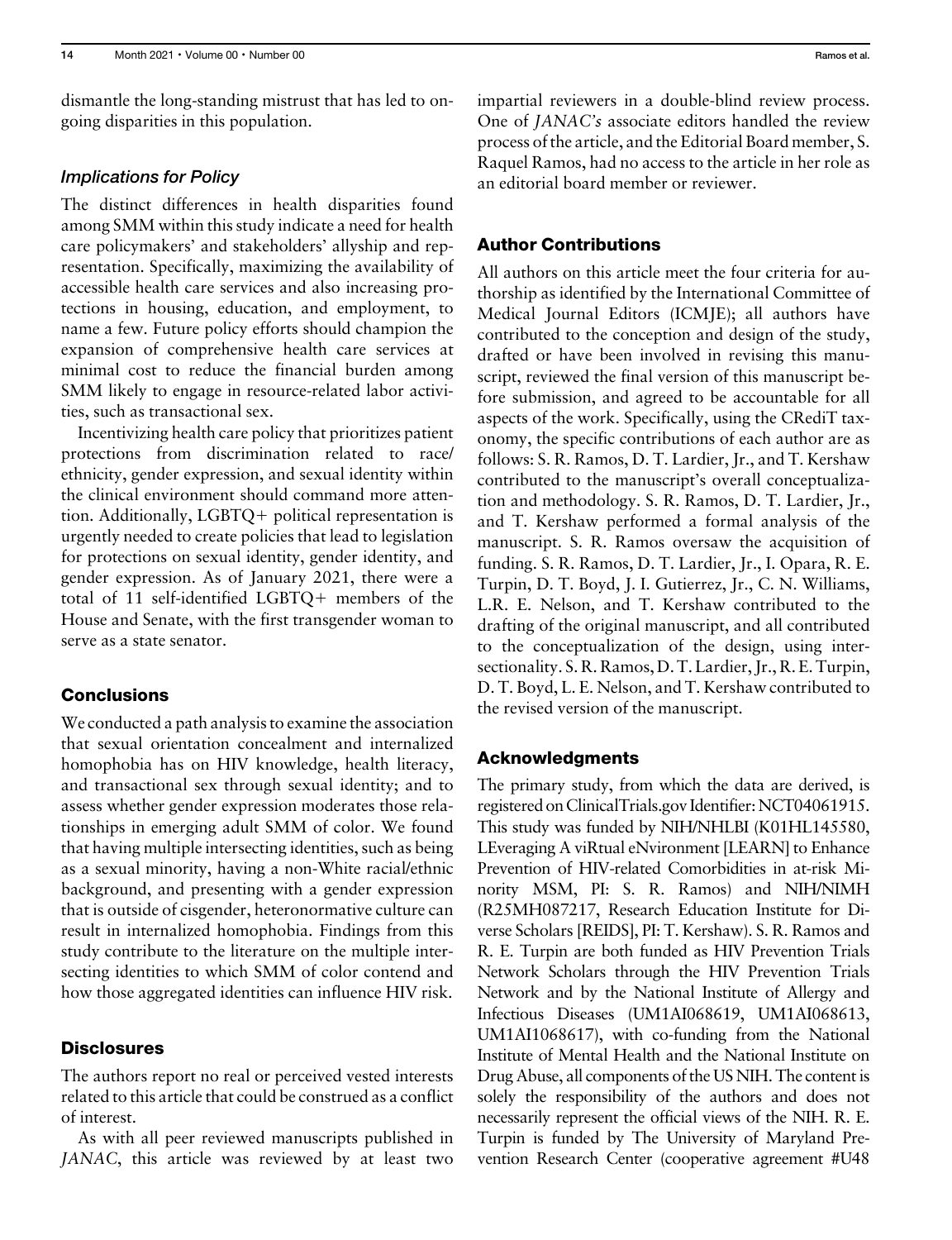DP006382) from the Centers for Disease Control and Prevention. I. Opara is funded by the NIH, Office of the Director, Early Independence Award (1DP5OD029636).

## Key Considerations

- $\bigcirc$  Multiple intersecting identities lived by sexual minority men (SMM) of color can negatively affect health outcomes and increase HIV risk.
- $\bigcirc$  Discrimination, in tandem with experienced homophobia, may have an adverse impact on the health of SMM of color that is not identifiable when examining racial discrimination as an individual construct.
- $\bigcirc$  Sexual orientation concealment is often a direct outcome of experienced and anticipated homophobia.
- $\bigcirc$  SMM who present with masculine gender expression and experience internalized homophobia may deter HIV-related health care.

# References

- Abrams, J., Tabaac, A., Jung, S., & Else-Quest, N. (2020). Considerations for employing intersectionality in qualitative health research. Social Science & Medicine, 2020, 113138. [https://doi.org/10.](https://doi.org/10.1016/j.socscimed.2020.113138) [1016/j.socscimed.2020.113138](https://doi.org/10.1016/j.socscimed.2020.113138)
- Aneshensel, C. S. (2012). Theory-based data analysis for the social sciences. Sage Publications.
- Arbuckle, J. L. (2013). Amos 22 user's guide. SPSS.
- Arscott, J., Humphreys, J., Merwin, E., & Relf, M. (2020). "That guy is gay and black. That's a red flag." How HIV stigma and racism affect perception of risk among young black men who have sex with men. AIDS and Behavior, 24(1), 173–184. [https://doi.org/10.1007/s10461-](https://doi.org/10.1007/s10461-019-02607-4) [019-02607-4](https://doi.org/10.1007/s10461-019-02607-4)
- Bond, K. T., Yoon, I. S., Houang, S. T., Downing, M. J., Jr., Grov, C., & Hirshfield, S. (2019). Transactional sex, substance use, and sexual risk: Comparing pay direction for an internet-based U.S. Sample of men who have sex with men. Sex Res Social Policy, 16(3), 255-267. [https://doi.](https://doi.org/10.1007/s13178-018-0366-5) [org/10.1007/s13178-018-0366-5](https://doi.org/10.1007/s13178-018-0366-5)
- Bowleg, L. (2013). "Once you've blended the cake, you can't take the parts back to the main ingredients": Black gay and bisexual men's descriptions and experiences of intersectionality. Sex Roles, 68(11–12), 754–767.<https://doi.org/10.1007/s11199-012-0152-4>
- Carey, M. P., & Schroder, K. E. (2002). Development and psychometric evaluation of the brief HIV Knowledge Questionnaire. AIDS Education and Prevention, 14(2), 172–182. [https://doi.org/10.1521/aeap.14.2.](https://doi.org/10.1521/aeap.14.2.172.23902) [172.23902](https://doi.org/10.1521/aeap.14.2.172.23902)
- Centers for Disease Control and Prevention (2020). HIV surveillance report, 2018 (updated). [https://www.cdc.gov/hiv/pdf/library/reports/](https://www.cdc.gov/hiv/pdf/library/reports/surveillance/cdc-hiv-surveillance-report-2018-updated-vol-31.pdf) [surveillance/cdc-hiv-surveillance-report-2018-updated-vol-31.pdf](https://www.cdc.gov/hiv/pdf/library/reports/surveillance/cdc-hiv-surveillance-report-2018-updated-vol-31.pdf).
- Cervantes, R. C., Fisher, D. G., Padilla, A. M., & Napper, L. E. (2016). The Hispanic Stress Inventory Version 2: Improving the assessment of acculturation stress. Psychological Assessment, 28(5), 509–522. [https://](https://doi.org/10.1037/pas0000200) [doi.org/10.1037/pas0000200](https://doi.org/10.1037/pas0000200)
- Collins, P. H. (2002). Black feminist thought: Knowledge, consciousness, and the politics of empowerment. Routledge.
- Cramer, R. J., Burks, A. C., Golom, F. D., Stroud, C. H., & Graham, J. L. (2017). The Lesbian, Gay, and Bisexual Identity Scale: Factor analytic evidence and associations with health and well-being. Measurement and Evaluation in Counseling and Development, 50(1–2), 71–88. <https://doi.org/10.1177/0748175616664014>
- Crenshaw, K. (1989). Demarginalizing the intersection of race and sex: A black feminist critique of antidiscrimination doctrine, feminist theory and antiracist politics. University of Chicago Legal Forum, 139, 8.
- Efron, B., & Tibshirani, R. J. (1994). An introduction to the bootstrap. CRC Press.
- Feagin, J. R., & O'Brien, E. (2003). White men on race: Power, privilege, and the shaping of cultural consciousness. Beacon Press.
- Gaskin, J. (2012). Chi square difference testing. [http://statwiki.](http://statwiki.kolobkreations.com) [kolobkreations.com](http://statwiki.kolobkreations.com)
- Gates, G. J. (2011). How many people are lesbian, gay, bisexual and transgender? [https://williamsinstitute.law.ucla.edu/publications/how](https://williamsinstitute.law.ucla.edu/publications/how-many-people-lgbt/)[many-people-lgbt/](https://williamsinstitute.law.ucla.edu/publications/how-many-people-lgbt/)
- Gesink, D., Salway, T., Kimura, L., & Connell, J. (2020). Sexual health knowledge, attitudes, and perceptions among men who have sex with men during co-occurring sexually transmitted infection epidemics in Toronto, Canada: A qualitative study. Sexually Transmitted Diseases, 47(10), 658–662.<https://doi.org/10.1097/OLQ.0000000000001237>
- Ghabrial, M. A. (2017). "Trying to figure out where we belong": Narratives of racialized sexual minorities on community, identity, discrimination, and health. Sexuality Research and Social Policy, 14(1), 42–55.<https://doi.org/10.1007/s13178-016-0229-x>
- Glick, J. L., Lim, S., Beckham, S.W., Tomko, C., Park, J. N., & Sherman, S. G. (2020). Structural vulnerabilities and HIV risk among sexual minority female sex workers (SM-FSW) by identity and behavior in Baltimore, MD. Harm Reduction Journal, 17(1), 1–9. [https://doi.org/](https://doi.org/10.1186/s12954-020-00383-2) [10.1186/s12954-020-00383-2](https://doi.org/10.1186/s12954-020-00383-2)
- Graham, R., Berkowitz, B., Blum, R., Bockting, W., Bradford, J., de Vries, B., & Makadon, H. (2011). The health of lesbian, gay, bisexual, and transgender people: Building a foundation for better understanding. Institute of Medicine, 10, 13128.
- Hamel, L., Firth, J., Hoff, T., Kates, J., Levine, S., & Dawson, L. (2014). HIV/AIDS in the lives of gay and bisexual men in the United States. Henry J. Kaiser Family Foundation.
- Hamilton, C. J., & Mahalik, J. R. (2009). Minority stress, masculinity, and social norms predicting gay men's health risk behaviors. Journal of Counseling Psychology, 56(1), 132.<https://doi.org/10.1037/a0014440>
- Hayes, A. F. (2009). Beyond Baron and Kenny: Statistical mediation analysis in the new millennium. Communication Monographs, 76(4), 408–420.<https://doi.org/10.1080/03637750903310360>
- Herek, G.M., Cogan, J. C., Gillis, J. R., & Glunt, E. K. (1998). Correlates of internalized homophobia in a community sample of lesbians and gay men. Journal Gay and Lesbian Medical Association, 2, 17–26. [https://](https://doi.org/10.1300/J082v43n02_05) [doi.org/10.1300/J082v43n02\\_05](https://doi.org/10.1300/J082v43n02_05)
- Hess, K. L., Hu, X., Lansky, A., Mermin, J., & Hall, H. I. (2017). Lifetime risk of a diagnosis of HIV infection in the United States. Annals of Epidemiology, 27(4), 238–243. [https://doi.org/10.1016/j.](https://doi.org/10.1016/j.annepidem.2017.02.003) [annepidem.2017.02.003](https://doi.org/10.1016/j.annepidem.2017.02.003)
- Hill, M. J. (2013). Is the Black community more homophobic? Reflections on the intersectionality of race, class, gender, culture and religiosity of the perception of homophobia in the Black community. Journal of Gay & Lesbian Mental Health, 17(2), 208–214. [https://doi.org/10.1080/](https://doi.org/10.1080/19359705.2013.768089) [19359705.2013.768089](https://doi.org/10.1080/19359705.2013.768089)
- Hoyle, R. H. (Ed.). (2012). Handbook of structural equation modeling. Guilford Press.
- Iacobucci, D. (2010). Structural equations modeling: Fit indices, sample size, and advanced topics. Journal of Consumer Psychology, 20(1), 90–98.<https://doi.org/10.1016/j.jcps.2009.09.003>
- Institute of Medicine. (2011). The health of lesbian, gay, bisexual, and transgender people: Building a foundation for better understanding. The National Academies Press.<https://doi.org/10.17226/13128>
- Jackson, S. D., & Mohr, J. J. (2016). Conceptualizing the closet: Differentiating stigma concealment and nondisclosure processes.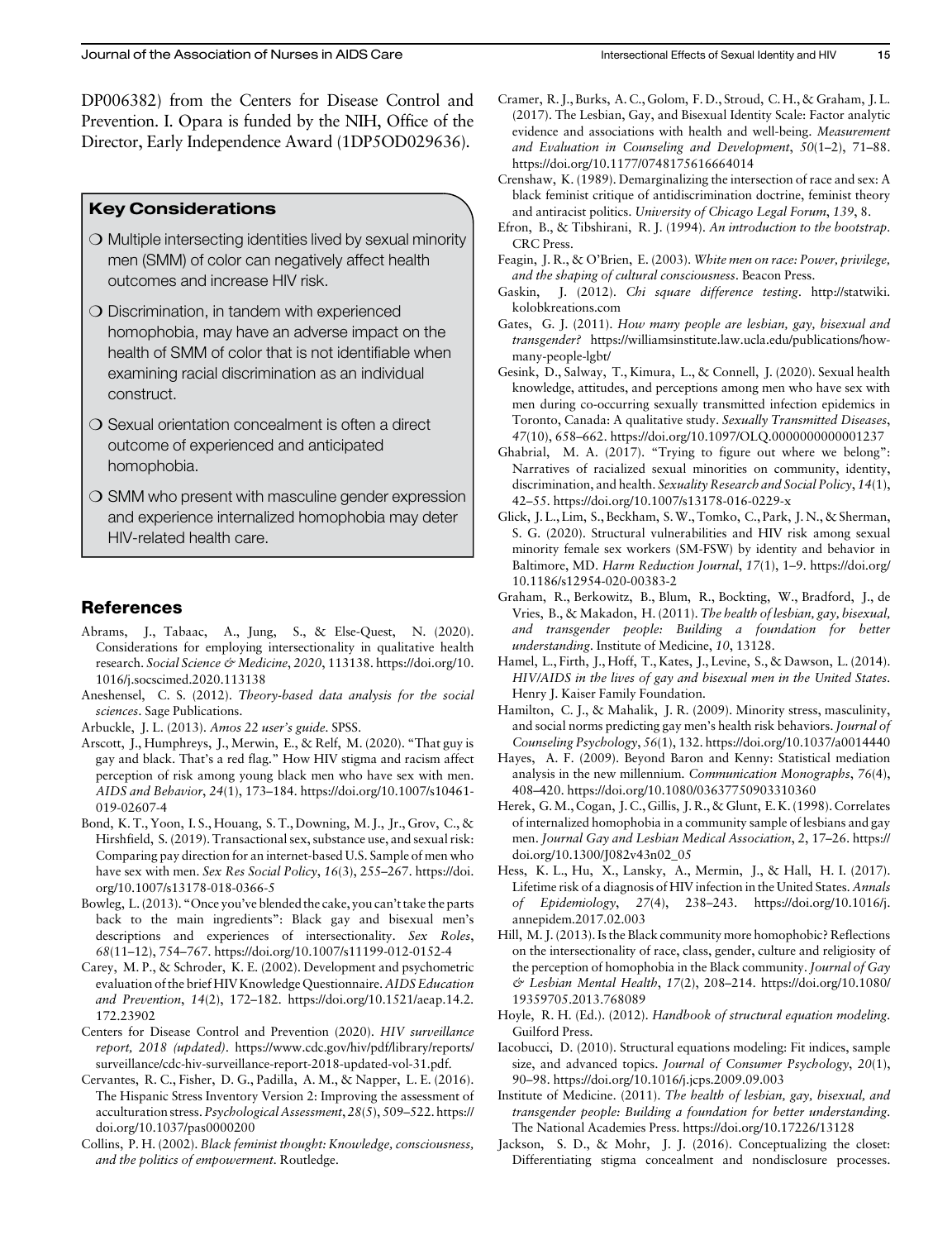Psychology of Sexual Orientation and Gender Diversity, 3(1), 80. <https://doi.org/10.1037/sgd0000147>

- Jaiswal, J., LoSchiavo, C., Maiolatesi, A., Kapadia, F., & Halkitis, P. N. (2020). Misinformation, gendered perceptions, and low healthcare provider communication around HPV and the HPV vaccine among young sexual minority men in New York City: The P18 Cohort Study. Journal of Community Health, 45(4), 702–711. [https://doi.org/10.](https://doi.org/10.1007/s10900-019-00784-w) [1007/s10900-019-00784-w](https://doi.org/10.1007/s10900-019-00784-w)
- Johnson, M. O., Carrico, A. W., Chesney, M. A., & Morin, S. F. (2008). Internalized heterosexism among HIV-positive, gay-identified men: implications for HIV prevention and care. Journal of Consulting and Clinical Psychology, 76(5), 829. [https://doi.org/10.1037/0022-006X.](https://doi.org/10.1037/0022-006X.76.5.829) [76.5.829](https://doi.org/10.1037/0022-006X.76.5.829)
- King, M., Semlyen, J., Tai, S., Killaspy, H., Osborn, D., Popelyuk, D., & Nazareth, I. (2008). Mental disorders, suicide, and deliberate self harm in lesbian, gay and bisexual people: A systematic review of the literature. National Institute for Mental Health.
- Kline, R. B. (2015). Principles and practice of structural equation modeling. Guilford Publications.
- Lee, S. Y. D., Stucky, B. D., Lee, J. Y., Rozier, R. G., & Bender, D. E. (2010). Short assessment of health literacy—Spanish and English: A comparable test of health literacy for Spanish and English speakers. Health Services Research, 45(4), 1105–1120. [https://doi.org/10.1111/j.](https://doi.org/10.1111/j.1475-6773.2010.01119.x) [1475-6773.2010.01119.x](https://doi.org/10.1111/j.1475-6773.2010.01119.x)
- MacKinnon, D. P. (2008). Mediation analysis. The Encyclopedia of Clinical Psychology, 58, 593–615. [https://doi.org/10.1146/annurev.](https://doi.org/10.1146/annurev.psych.58.110405.085542) [psych.58.110405.085542](https://doi.org/10.1146/annurev.psych.58.110405.085542)
- MacKinnon, D. P., Lockwood, C. M., Hoffman, J. M., West, S. G., & Sheets, V. (2002). A comparison of methods to test mediation and other intervening variable effects. Psychological Methods, 7(1), 83–104. <https://doi.org/10.1037/1082-989x.7.1.83>
- Mallinckrodt, B., Abraham, W. T., Wei, M., & Russell, D. W. (2006). Advances in testing the statistical significance of mediation effects. Journal of Counseling Psychology, 53, 372–378. [https://doi.org/10.](https://doi.org/10.1037/0022-0167.53.3.372) [1037/0022-0167.53.3.372](https://doi.org/10.1037/0022-0167.53.3.372)
- Martin, J. L., & Dean, L. (1987). Summary of measures: Mental health effects of AIDS on at-risk homosexual men [Unpublished manuscript], Division of Sociomedical Sciences, Columbia University, School of Public Health.
- McConnell, E. A., Janulis, P., Phillips, G. II, Truong, R., & Birkett, M. (2018). Multiple minority stress and LGBT community resilience among sexual minority men. Psychology of Sexual Orientation and Gender Diversity, 5(1), 1.<https://doi.org/10.1037/sgd0000265>
- Meyer, I. H. (2003). Prejudice, social stress, and mental health in lesbian, gay, and bisexual populations: Conceptual issues and research evidence. Psychological Bulletin, 129(5), 674. [https://doi.org/10.](https://doi.org/10.1037/0033-2909.129.5.674) [1037/0033-2909.129.5.674](https://doi.org/10.1037/0033-2909.129.5.674)
- Meyer, I. H., & Dean, L. (1998). Internalized homophobia, intimacy, and sexual behavior among gay and bisexual men. In G. M. Herek (Ed.), Stigma and sexual orientation: Understanding prejudice against lesbians, gay men, and bisexuals (Vol. 4, pp. 160–186). Sage. [https://](https://doi.org/10.4135/9781452243818.n8) [doi.org/10.4135/9781452243818.n8](https://doi.org/10.4135/9781452243818.n8)
- Michael, S., & Soskolne, V. (2020). Internalized homophobia and sexual risk behavior among HIV-infected men who have sex with men in Israel. Social Work in Health Care, 59(9–10), 709–724. [https://doi.org/10.](https://doi.org/10.1080/00981389.2020.1859045) [1080/00981389.2020.1859045](https://doi.org/10.1080/00981389.2020.1859045)
- Miller, M. J., Kim, J., Chen, G. A., & Alvarez, A. N. (2012). Exploratory and confirmatory factor analyses of the Asian American racism-related stress inventory. Assessment, 19(1), 53–64. [https://doi.org/10.1177/](https://doi.org/10.1177/1073191110392497) [1073191110392497](https://doi.org/10.1177/1073191110392497)
- Mohr, J. J., & Kendra, M. S. (2011). Revision and extension of a multidimensional measure of sexual minority identity: The Lesbian, Gay, and Bisexual Identity Scale. Journal of Counseling Psychology, 58(2), 234.<https://doi.org/10.1037/a0022858>
- Moody, R. L., Starks, T. J., Grov, C., & Parsons, J. T. (2018). Internalized homophobia and drug use in a national cohort of gay and bisexual men: Examining depression, sexual anxiety, and gay

community attachment as mediating factors. Archives of Sexual Behavior, 47(4), 1133–1144. [https://doi.org/10.1007/s10508-017-](https://doi.org/10.1007/s10508-017-1009-2) [1009-2](https://doi.org/10.1007/s10508-017-1009-2)

- Moradi, B., & Hasan, N. T. (2004). Arab American persons' reported experiences of discrimination and mental health: The mediating role of personal control.Journal of Counseling Psychology, 51(4), 418. [https://](https://doi.org/10.1037/0022-0167.51.4.418) [doi.org/10.1037/0022-0167.51.4.418](https://doi.org/10.1037/0022-0167.51.4.418)
- Murgo, M. A., Huynh, K. D., Lee, D. L., & Chrisler, J. C. (2017). Antieffeminacy moderates the relationship between masculinity and internalized heterosexism among gay men. Journal of LGBT Issues in Counseling, 11(2), 106–118. [https://doi.org/10.1080/15538605.2017.](https://doi.org/10.1080/15538605.2017.1310008) [1310008](https://doi.org/10.1080/15538605.2017.1310008)
- National Institutes of Health. (2021). About SGMRO. Retrieved February 21, 2021 from<https://dpcpsi.nih.gov/sgmro>
- Nelson, L. E., Wilton, L., Zhang, N., Regan, R., Thach, C. T., Dyer, T. V., Kushwaha, S., Sanders, R. E. C., Ndoye, O., & Mayer, K. H. (2017). Childhood exposure to religions with high prevalence of members who discourage homosexuality is associated with adult HIV risk behaviors and HIV infection in Black men who have sex with men. American Journal of Men's Health, 11(5), 1309–1321. [https://doi.org/](https://doi.org/10.1177/1557988315626264) [10.1177/1557988315626264](https://doi.org/10.1177/1557988315626264)
- Nowaskie, D. Z., & Sowinski, J. S. (2019). Primary care providers' attitudes, practices, and knowledge in treating LGBTQ communities. Journal of Homosexuality, 66(13), 1927–1947. [https://doi.org/10.](https://doi.org/10.1080/00918369.2018.1519304) [1080/00918369.2018.1519304](https://doi.org/10.1080/00918369.2018.1519304)
- Pachankis, J. E.,& Bernstein, L. B. (2012). An etiological model of anxiety in young gay men: From early stress to public self-consciousness. Psychology of Men & Masculinity, 13(2), 107. [https://doi.org/10.1037/](https://doi.org/10.1037/a0024594) [a0024594](https://doi.org/10.1037/a0024594)
- Pachankis, J. E., Goldfried, M. R., & Ramrattan, M. E. (2008). Extension of the rejection sensitivity construct to the interpersonal functioning of gay men. Journal of Consulting and Clinical Psychology, 76(2), 306. <https://doi.org/10.1037/0022-006X.76.2.306>
- Parrott, D. J. (2009). Aggression toward gay men as gender role enforcement: Effects of male role norms, sexual prejudice, and masculine gender role stress. Journal of Personality, 77(4), 1137–1166.<https://doi.org/10.1111/j.1467-6494.2009.00577.x>
- Pitpitan, E. V., Smith, L. R., Goodman-Meza, D., Torres, K., Semple, S. J., Strathdee, S. A., & Patterson, T. L. (2016). "Outness" as a moderator of the association between syndemic conditions and HIV risk-taking behavior among men who have sex with men in Tijuana, Mexico. AIDS and Behavior, 20(2), 431–438. [https://doi.org/10.1007/](https://doi.org/10.1007/s10461-015-1172-1) [s10461-015-1172-1](https://doi.org/10.1007/s10461-015-1172-1)
- Puckett, J. A., Maroney, M. R., Levitt, H. M., & Horne, S. G. (2016). Relations between gender expression, minority stress, and mental health in cisgender sexual minority women and men. Psychology of Sexual Orientation and Gender Diversity, 3(4), 489. [https://doi.org/10.](https://doi.org/10.1037/sgd0000201) [1037/sgd0000201](https://doi.org/10.1037/sgd0000201)
- Quinn, K., Dickson-Gomez, J., Zarwell, M., Pearson, B., & Lewis, M. (2019). "A gay man and a doctor are just like, a recipe for destruction": How racism and homonegativity in healthcare settings influence PrEP uptake among young Black MSM. AIDS and Behavior, 23(7), 1951–1963. [https://doi.org/10.1007/s10461-](https://doi.org/10.1007/s10461-018-2375-z) [018-2375-z](https://doi.org/10.1007/s10461-018-2375-z)
- Ramos, S. R., Warren, R., Shedlin, M., Melkus, G., Kershaw, T., & Vorderstrasse, A. (2019). A framework for using eHealth interventions to overcome medical mistrust among sexual minority men of color living with chronic conditions. Behavioral Medicine, 45(2), 166–176. <https://doi.org/10.1080/08964289.2019.1570074>
- Ray, T. N., & Parkhill, M. R. (2021). Heteronormativity, disgust sensitivity, and hostile attitudes toward gay men: Potential mechanisms to maintain social hierarchies. Sex Roles, 84, 49–60. [https://doi.org/10.](https://doi.org/10.1007/s11199-020-01146-w) [1007/s11199-020-01146-w](https://doi.org/10.1007/s11199-020-01146-w)
- Rendina, H. J., Gamarel, K. E., Pachankis, J. E., Ventuneac, A., Grov, C., & Parsons, J. T. (2017). Extending the minority stress model to incorporate HIV-positive gay and bisexual men's experiences: A longitudinal examination of mental health and sexual risk behavior.